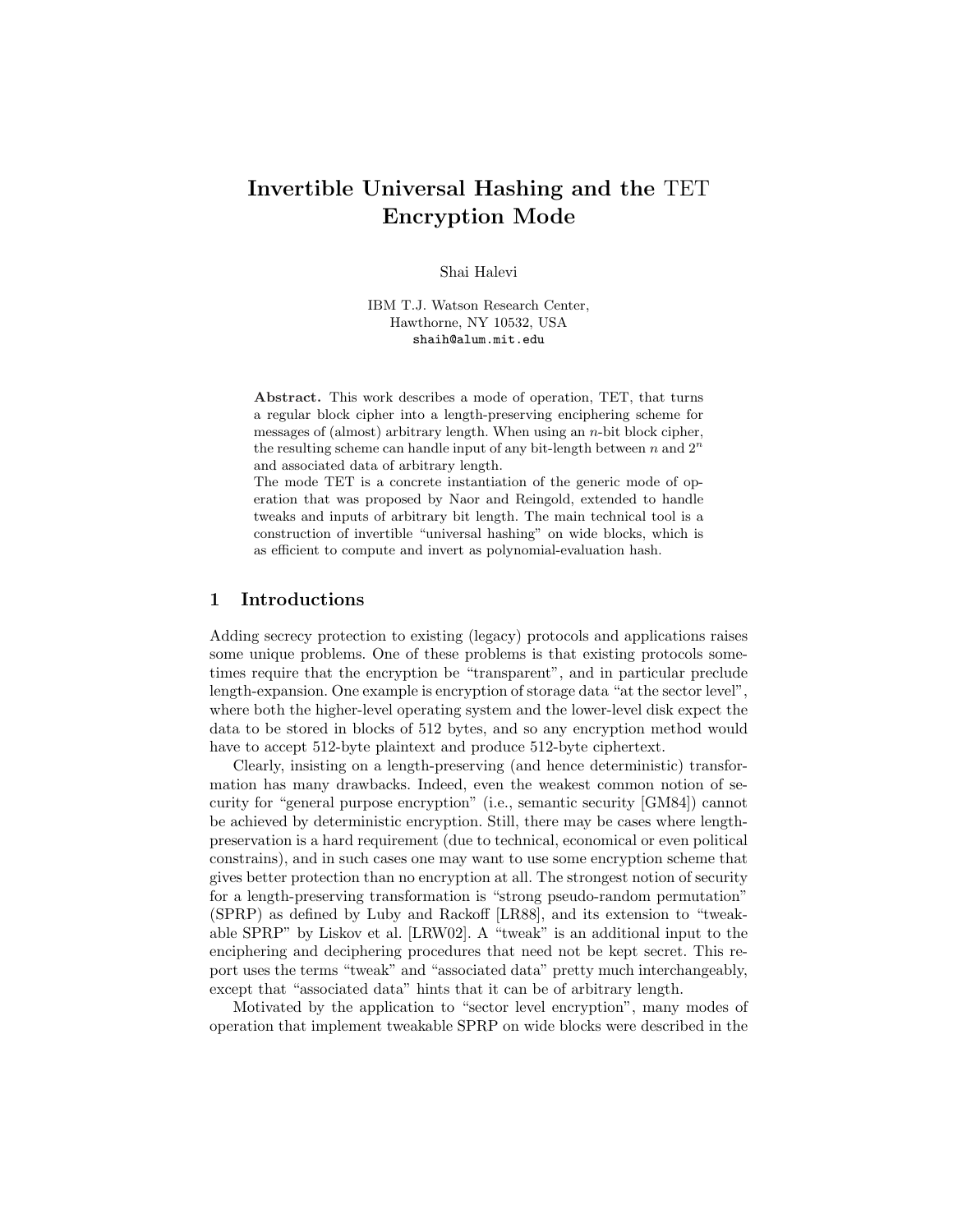literature in the last few years. Currently there are at least eight such proposals, following three different approaches: The "encrypt-mix-encrypt" approach is used for CMC, EME and EME<sup>∗</sup> [HR03,HR04,Hal04], the "hash-ECB-hash" (due to Naor and Reingold [NR97]) is used in PEP [CS06b], and the "hash-CTRhash" approach is used by XCB [FM04], HCTR [WFW05] and HCH [CS06a] (and some variation of the last approach is used in ABL4 [MV04]). Among these proposals, the "encrypt-mix-encrypt" modes are the most efficient (at least in software), the "hash-CTR-hash" modes are close behind, and PEP and ABL4 are considerably less efficient (more on efficiency in Section 3.5).

This work presents a ninth mode called TET (for linear-Transformation; ECB; linear-Transformation). TET belongs to the "hash-ECB-hash" family, but in terms of efficiency it is similar to the modes of the "hash-CTR-hash" family, thus complementing the current lineup of modes. We also mention that TET may have some practical advantages with respect to intellectual-property concerns, see further discussion in the appendix.

The main technical contribution of this work is a construction of an efficient invertible universal hashing for wide blocks, which is needed in the "hash-ECBhash" approach. Given the wide range of applications of universal hashing in general, this invertible universal hashing may find applications beyond the TET mode itself. Another small contribution is a slight modification of the OMAC construction for pseudorandom function due to Iwata and Korasawa [IK03]. (In TET we use that pseudorandom function to handle the message-length and the tweak). This construction too can find other applications.

The Naor-Reingold construction and TET. Recall that the Naor-Reingold construction from [NR97] involves a layer of ECB encryption, sandwiched between two layers of universal hashing, as described in Figure 1. The universal hashing layers must be invertible (since they need to be inverted upon decryption), and their job is to ensure that different queries of the attacker will almost never result in "collisions" at the ECB layer. Namely, for any two plaintext (or ciphertext) vectors  $p = \langle p_1, \ldots, p_m \rangle$ ,  $q = \langle q_1, \ldots, q_m \rangle$  and two indexes i, j (such that  $(p, i) \neq (q, j)$  it should hold with high probability (over the hashing key) that the *i*'th block of hashing  $p$  is different from the *j*'th block of hashing  $q$ .

As mentioned above, the main contribution of this note is a construction of an invertible universal hashing on wide blocks, which is as efficient to compute and invert as polynomial-evaluation hash. In a nutshell, the hashing family works on vectors in  $GF(2^n)^m$ , and it is keyed by a single random element  $\tau \in_R GF(2^n)$ , which defines the following  $m \times m$  matrix:

$$
A_{\tau} \stackrel{\text{def}}{=} \begin{pmatrix} \tau \tau^2 & \tau^m \\ \tau \tau^2 & \tau^m \\ \cdot & \cdot \\ \tau \tau^2 & \tau^m \end{pmatrix}
$$

Set  $\sigma \stackrel{\text{def}}{=} 1 + \tau + \tau^2 + \ldots + \tau^m$ , we observe that if  $\sigma \neq 0$  then the matrix  $M_{\tau} = A_{\tau} + I$  is invertible and its inverse is  $M_{\tau}^{-1} = I - (A_{\tau}/\sigma)$ . Thus multiplying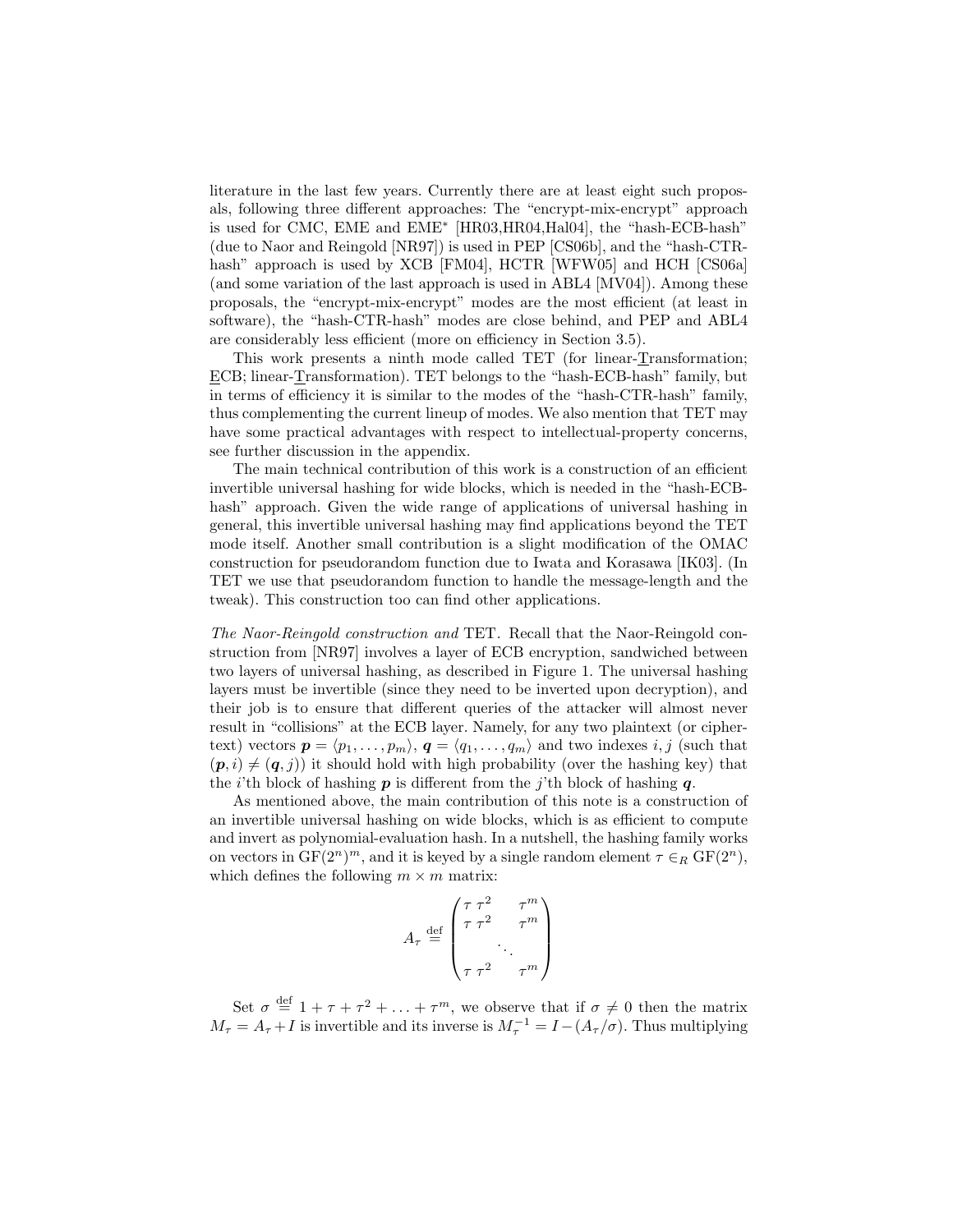

Fig. 1. The Naor-Reingold generic mode: the universal hashing must be invertible, and its job is to prevent collisions in the ECB layer.

by  $M_{\tau}$  for a random  $\tau$  (subject to  $\sigma \neq 0$ ) is an invertible universal hashing, and computing and inverting this hash function is about as efficient as computing polynomial evaluation.

The starting point of this work is an implementation of the generic Naor-Reingold mode of operation using the above for the universal hashing layers. We then extend that mode to handle associated data and input of arbitrary length, thus getting the TET mode. Specifically, TET takes a standard cipher with nbit blocks and turns it into a tweakable enciphering scheme with message space  $\mathcal{M} = \{0,1\}^{n..2^{n}-1}$  (i.e., any string of at least n and at most  $2^{n}-1$  bits) and tweak space  $\mathcal{T} = \{0, 1\}^*$ . The key for TET consists of two keys of the underlying cipher (roughly one to process the tweak and another to process the data). As we mentioned, TET offers similar performance characteristics to XCB, HCTR and HCH (making it significantly more efficient than PEP and ABL4, and almost as efficient as CMC, and EME/EME<sup>∗</sup> ).

A word on notations. Below we use  $\oplus$  to denote bit-wise exclusive or (which is the same as addition in  $GF(2^n)$ , and we use  $+/-$  to denote addition/subtraction in other fields or domains (e.g., integer addition). The sum operator  $\Sigma$  is always used to denote finite-field addition.

Organization. Some standard definitions are recalled in Appendix A (which is taken almost verbatim from [HR04,Hal04]). Section 2 describes the hashing scheme that underlies TET, Section 3 describes the TET mode itself, and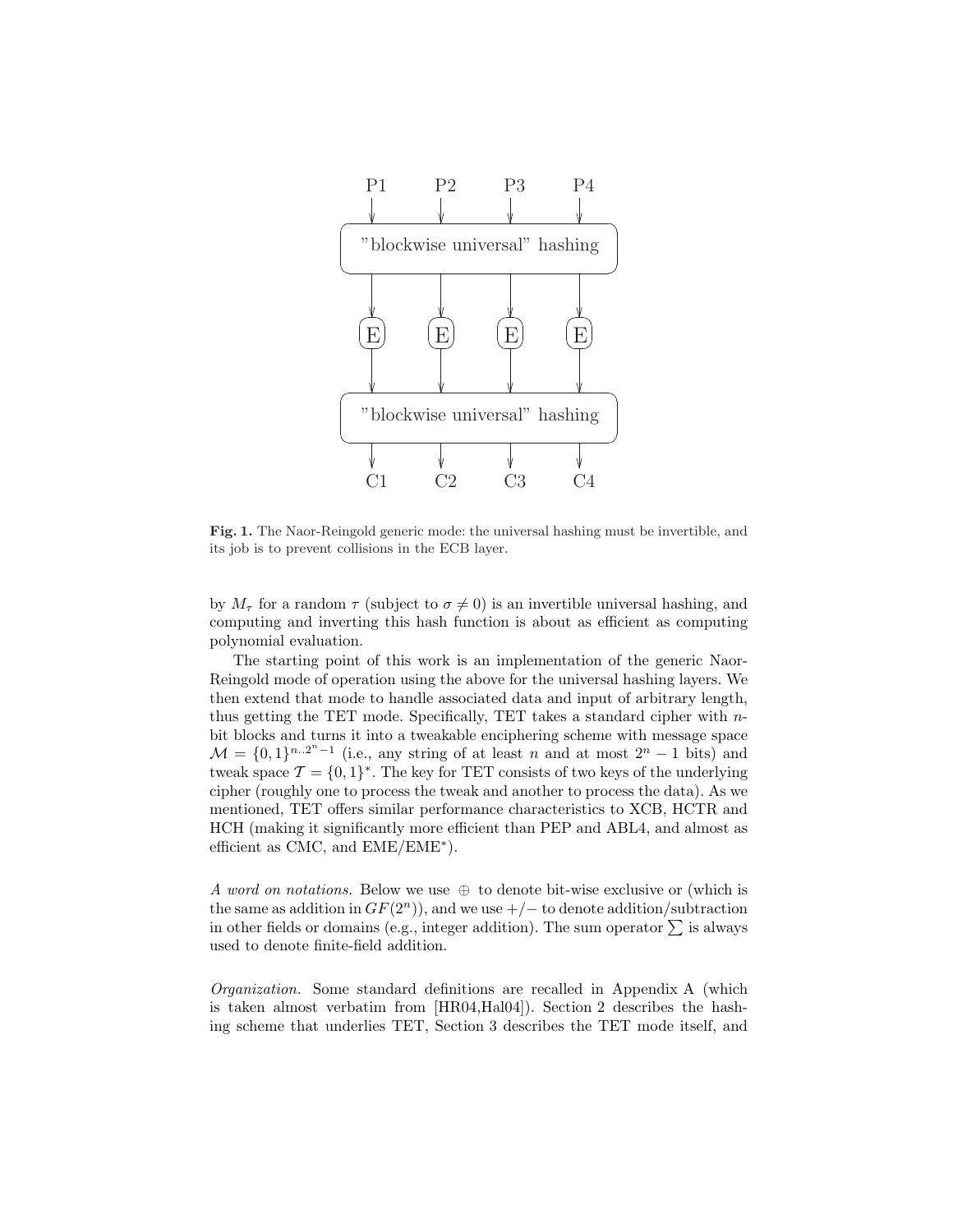Section 4 examines the security for this mode. In Appendix B we briefly discuss intellectual-property issues.

Acknowledgments. I would like to thank the participants of the IEEE SISWG working group for motivating me to write this note. I also thank Doug Whiting and Brian Gladman for some discussions about this mode, and the anonymous CRYPTO reviewers for their comments.

## 2 The underlying hashing scheme

The universality property that is needed for the Naor-Reingold mode of operation is defined next.

**Definition 1.** Let  $H: K \times \mathcal{D} \to \mathbb{R}^m$  be a hashing family from some domain  $\mathcal{D}$ to m-vectors over the range  $R$ , with keys chosen uniformly from  $K$ . We denote by  $H_k(x)$  the output of H (which is an m-vector over R) on key  $k \in \mathcal{K}$  and input  $x \in \mathcal{D}$ . We also denote by  $H_k(x)_i$  the i'th element of that output vector.

For a real number  $\epsilon \in (0,1)$ , we say that H is " $\epsilon$ -blockwise-universal" if for every  $x, x' \in \mathcal{D}$  and integers  $i, i' \leq m$  such that  $(x, i) \neq (x', i')$ , it holds that  $\Pr_k[H_k(x)_i = H_k(x')_{i'}] \leq \epsilon$ , where the probability is taken over the uniform choice of  $k \in \mathcal{K}$ .

We say that H is " $\epsilon$ -xor-blockwise-universal" if in addition for all fixed  $\Delta \in$  $GF(2^n)$  it holds that  $Pr_k[H_k(x)_i \oplus H_k(x')_{i'} = \Delta] \leq \epsilon$ .

It was proven in [NR99] that the construction from Figure 1 is a strong PRP on wide blocks provided that the hashing layers are blockwise universal and invertible, and the underlying cipher  $E$  is a strong PRP on narrow blocks.

### 2.1 BPE: A blockwise universal hashing scheme

To get an invertible blockwise universal hash function, Naor and Reingold proposed in [NR97] to use an unbalanced Feistel network with standard universal hashing. For example, use polynomial-evaluation hash function applied to the first  $m-1$  blocks, xor the result to the last block, and then derive  $m-1$  "pairwise independent" values from the last block and xor them back to the first  $m-1$  blocks. This solution, however, is somewhat unsatisfying in that it entails inherent asymmetry (which is likely to raise problems with implementations). Below we propose a somewhat more elegant blockwise universal hashing based on a simple algebraic trick.

Although for TET we only need a hashing scheme over the field  $GF(2<sup>n</sup>)$ , we describe here the scheme over an arbitrary field. Let  $\mathcal F$  be a field (with more than  $m + 2$  elements) and consider an  $m \times m$  matrix over  $\mathcal{F}, M_{\tau} \stackrel{\text{def}}{=} A_{\tau} + I$  for an element  $\tau \in \mathcal{F}$ , where

$$
A_{\tau} \stackrel{\text{def}}{=} \begin{pmatrix} \tau \tau^2 & \tau^m \\ \tau \tau^2 & \tau^m \\ \cdot & \cdot \\ \tau \tau^2 & \tau^m \end{pmatrix} \tag{1}
$$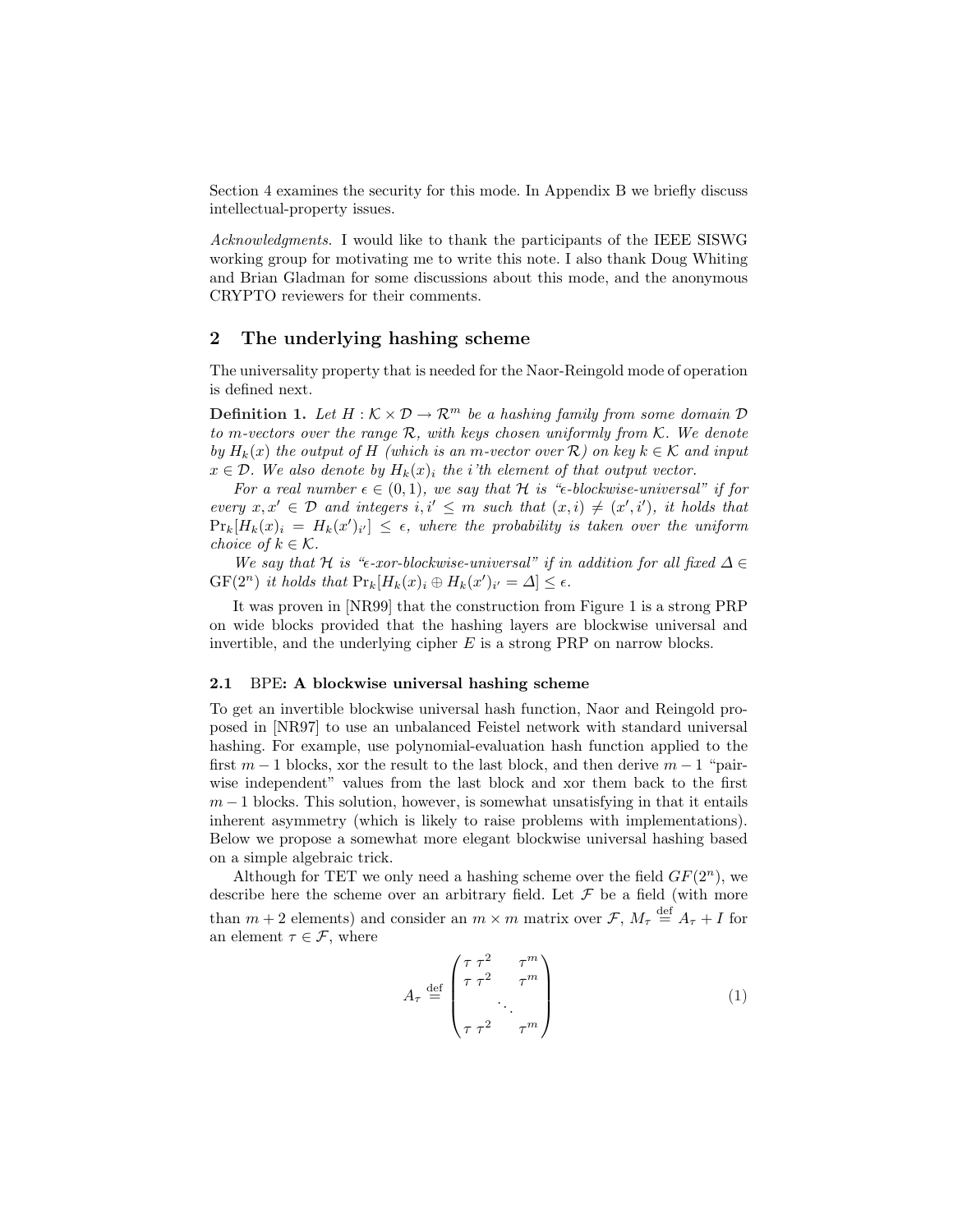It is easy to check that the determinant of  $M_{\tau}$  is  $\sigma \stackrel{\text{def}}{=} \sum_{i=0}^{m} \tau^{i}$ , and so  $M_{\tau}$  is invertible if and only if  $\sigma \neq 0$ . We observe that when it is invertible, the structure of  $M_{\tau}^{-1}$  is very similar to the structure of  $M_{\tau}$  itself.

**Observation 1** Let F be a field and let  $\tau \in \mathcal{F}$  be such that  $\sigma \stackrel{\text{def}}{=} \sum_{i=0}^{m} \tau^i \neq 0$ , let  $A_{\tau}$  be an  $m \times m$  matrix with  $A_{i,j} = \tau^{j}$ , and let  $M_{\tau} \stackrel{\text{def}}{=} A_{\tau} + I$ . Then  $M_{\tau}^{-1} =$  $I-(A_\tau/\sigma).$ 

*Proof.* We first note that  $A_{\tau}^2 = A_{\tau}(\sigma - 1)$ , since for all *i*, *j* we have

$$
(A_{\tau}^{2})_{i,j} = \sum_{k=1}^{m} \tau^{k+j} = \tau^{j} \left( \sum_{k=1}^{m} \tau^{k} \right) = \tau^{j} \left( \sum_{k=0}^{m} \tau^{k} - 1 \right) = (A_{\tau})_{i,j} \cdot (\sigma - 1)
$$

Therefore, assuming  $\sigma \neq 0$  we get

$$
(A_{\tau}+I)\cdot (I-\frac{A_{\tau}}{\sigma}) = A_{\tau}+I-\frac{A_{\tau}^2}{\sigma}-\frac{A_{\tau}}{\sigma} = I+\frac{A_{\tau}\sigma-A_{\tau}(\sigma-1)-A_{\tau}}{\sigma} = I
$$

It follows that computing  $y = M_\tau x$  and  $x = M_\tau^{-1} y$  can be done as efficiently as computing polynomial-evaluation hash. Namely, to compute  $y = M_\tau x$  we as computing polynomial-evaluation hash. Namely, to compute  $\mathbf{y} = M_\tau \mathbf{x}$  we<br>first compute  $s = \sum_{i=1}^m x_i \tau^i$  and set  $y_i = x_i + s$ , and to invert  $\mathbf{x} = M_\tau^{-1} \mathbf{y}$  we first compute  $s = \sum_{i=1}^n x_i \tau^i$  and set  $y_i = x_i + s$ , and to invert  $\mathbf{x} = M_\tau$  - y we<br>re-compute s as  $s = \sum_{i=1}^m y_i(\tau^i/\sigma)$  and set  $x_i = y_i - s$ . Moreover, since  $\tau$  and  $\sigma$ depend only the hashing key, one can speed up the multiplication by  $\tau$  and  $\tau/\sigma$ by pre-computing some tables (cf. [Sho96]).

The blockwise-universal family BPE. Given the observation from above, we define the hashing family BPE (for Blockwise Polynomial-Evaluation) and its inverse BPE<sup>-1</sup> as follows: Let  $\mathcal F$  be a finite field with  $m+3$  or more elements.

**Input:** An *m*-vector of elements from  $\mathcal{F}$ ,  $\mathbf{x} = \langle x_1, \dots, x_m \rangle \in \mathcal{F}^m$ .<br>**Keys:** Two elements  $\tau, \beta \in \mathcal{F}$ , such that  $\sum_{i=0}^m \tau^m \neq 0$ .

**Output:** Let  $\alpha$  be some fixed primitive element of  $\mathcal{F}$ , and denote by  $\mathbf{b} \stackrel{\text{def}}{=}$  $(\beta, \alpha\beta, \ldots, \alpha^{m-1}\beta)$  the m-vector over F whose *i*'th entry is  $\alpha^{i-1}\beta$ . The two hash functions  $BPE_{\tau,\beta}(\mathbf{x})$  and  $BPE_{\tau,\beta}^{-1}(\mathbf{x})$  are defined as

$$
BPE_{\tau,\beta}(\mathbf{x}) \stackrel{\text{def}}{=} M_{\tau}\mathbf{x} + \mathbf{b} \text{ and } BPE_{\tau,\beta}^{-1}(\mathbf{x}) \stackrel{\text{def}}{=} M_{\tau}^{-1}(\mathbf{x} - \mathbf{b})
$$
(2)

By construction if follows that  $BPE_{\tau,\beta}^{-1}(BPE_{\tau,\beta}(\mathbf{x})) = \mathbf{x}$  for all  $\mathbf{x}$  and all  $\tau,\beta$ by construction in follows that  $\mathbf{B} \mathbf{E}_{\tau,\beta}(\mathbf{B} \mathbf{E}_{\tau,\beta}(\mathbf{x})) = \mathbf{x}$  for an  $\mathbf{x}$  and an  $\tau, \beta$  (provided that  $\sum_{i=0}^{m} \tau^{m} \neq 0$ ). We now prove that these two families (BPE and its inverse) are indeed "blockwise universal".

*Claim.* Fix a finite field  $\mathcal F$  and an integer  $m \leq |\mathcal F| - 3$ , and also fix  $\mathbf x, \mathbf x' \in \mathcal F^m$ and indexes  $i, i' \leq m$  such that  $(x, i) \neq (x', i')$ , and any  $\delta \in \mathcal{F}$ .

(i) If  $i \neq i'$  then  $\Pr_{\tau,\beta}$  [[BPE<sub> $\tau,\beta$ </sub>(**x**')]<sub>i'</sub> - [BPE<sub> $\tau,\beta$ </sub>(**x'**)]<sub>i'</sub> =  $\delta$ ] = 1/|*F*| and simi-If  $i \neq i$  then  $\Pr_{\tau,\beta}$  [[BPE<sub> $\tau,\beta$ </sub>(**x** )]<sub>i'</sub> - [BPE<sub> $\tau,\beta$ </sub>(**x** )]<sub>i'</sub> =  $\delta$ ] = 1/|*F*|.<br>larly  $\Pr_{\tau,\beta}$  [[BPE $_{\tau,\beta}^{-1}$ (**x'**)]<sub>i'</sub> - [BPE $_{\tau,\beta}^{-1}$ (**x'**)]<sub>i'</sub> =  $\delta$ ] = 1/|*F*|.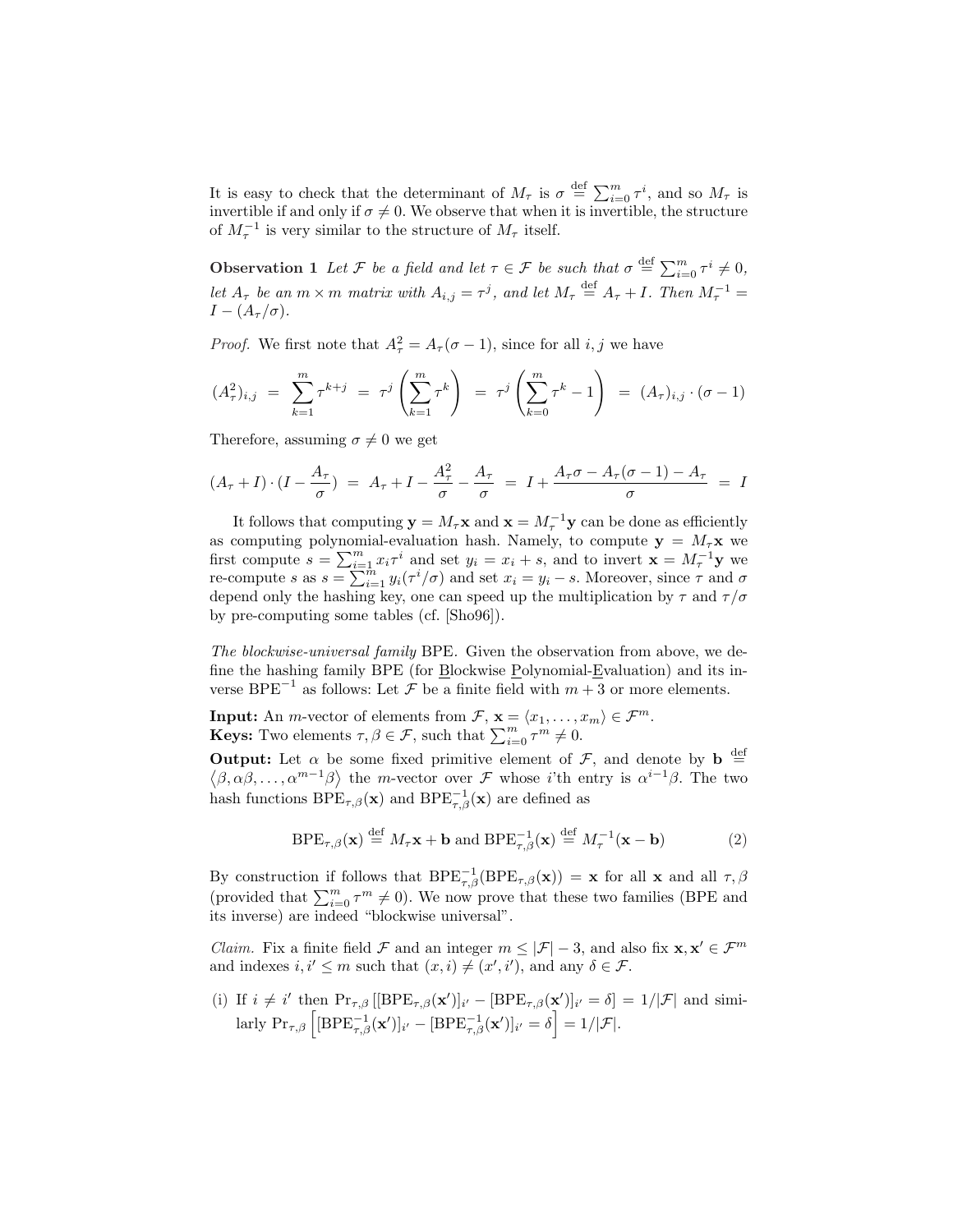(ii) If  $i = i'$  and  $\mathbf{x} \neq \mathbf{x}'$  then both  $\Pr_{\tau,\beta} [[BPE_{\tau,\beta}(\mathbf{x}')]_{i'} - [BPE_{\tau,\beta}(\mathbf{x}')]_{i'} = \delta]$  $\text{and } \Pr_{\tau,\beta} \left[ [\text{BPE}_{\tau,\beta}^{-1}(\mathbf{x}')]_{i'} - [\text{BPE}_{\tau,\beta}^{-1}(\mathbf{x}')]_{i'} \right] = \delta \right]$  are bounded by  $\frac{m}{|\mathcal{F}| - g}$ , where  $g = GCD(m+1, |\mathcal{F}|-1)$  if the characteristic of the field  $\mathcal F$  divides  $m+1$ , and  $g = GCD(m+1, |\mathcal{F}|-1) - 1$  otherwise.

*Proof.* Case (i),  $i \neq i'$ . In this case we have  $[BPE_{\tau,\beta}(\mathbf{x})]_i - [BPE_{\tau,\beta}(\mathbf{x}')]_{i'} =$  $(\alpha^{i-1}-\alpha^{i'-1})\beta + ((M_{\tau}\mathbf{x})_i - (M_{\tau}\mathbf{x}')_{i'})$  which is equal to any fixed  $\delta$  with probability exactly  $1/|\mathcal{F}|$  over the choice of  $\beta \in_R \mathcal{F}$  (since  $\alpha$  is primitive and so  $\alpha^{i-1} \neq \alpha^{i'-1}$ ). Similarly

$$
[BPE_{\tau,\beta}^{-1}(\mathbf{x})]_i - [BPE_{\tau,\beta}^{-1}(\mathbf{x}')]_{i'} = \left( (I - \frac{A_{\tau}}{\sigma})(\mathbf{x} - \mathbf{b}) \right)_i - \left( (I - \frac{A_{\tau}}{\sigma})(\mathbf{x}' - \mathbf{b}) \right)_{i'}
$$
  
=  $((\frac{A_{\tau}}{\sigma}\mathbf{b})_i - \mathbf{b}_i) - ((\frac{A_{\tau}}{\sigma}\mathbf{b})_{i'} - \mathbf{b}_{i'}) + \left( (I - \frac{A_{\tau}}{\sigma})\mathbf{x} \right)_i - \left( (I - \frac{A_{\tau}}{\sigma})\mathbf{x}' \right)_{i'}$   
=  $(\alpha^{i'-1} - \alpha^{i-1})\beta + \left( (I - \frac{A_{\tau}}{\sigma})\mathbf{x} \right)_i - \left( (I - \frac{A_{\tau}}{\sigma})\mathbf{x}' \right)_{i'}$ 

where the last equality follows since  $(A_{\tau}\mathbf{b})_i = (A_{\tau}\mathbf{b})_{i'}$  (because all the rows of  $A_{\tau}$  are the same). Again, this sum equals  $\delta$  with probability exactly  $2^{-n}$ . Case (ii),  $i = i'$  and  $\mathbf{x} \neq \mathbf{x}'$ . In this case we have  $[BPE_{\tau,\beta}(\mathbf{x})]_i-[BPE_{\tau,\beta}(\mathbf{x}')]_i$ -**Case** (ii),  $i = i$  and  $\mathbf{x} \neq \mathbf{x}$ . In this case we have  $[\mathbf{D} \mathbf{E} \mathbf{\tau}_{\tau, \beta}(\mathbf{x})]_i - [\mathbf{D} \mathbf{E} \mathbf{\tau}_{\tau, \beta}(\mathbf{x})]_i - \delta = (x_i - x'_i - \delta) + \sum_{j=1}^m (x_j - x'_j) \tau^j$ , which is zero only when  $\tau$  is a root of this specific non-zero degree-m polynomial. Similarly for  $BPE^{-1}_{\tau,\beta}$  we have

$$
[BPE_{\tau,\beta}^{-1}(\mathbf{x})]_i - [BPE_{\tau,\beta}^{-1}(\mathbf{x}')]_i - \delta = \left( (I - \frac{A_{\tau}}{\sigma})(\mathbf{x} - \mathbf{b}) \right)_i - \left( (I - \frac{A_{\tau}}{\sigma})(\mathbf{x}' - \mathbf{b}) \right)_i - \delta
$$
  
\n
$$
= \left( (I - \frac{A_{\tau}}{\sigma})\mathbf{x} \right)_i - \left( (I - \frac{A_{\tau}}{\sigma})\mathbf{x}' \right)_i - \delta = (x_i - x'_i - \delta) + \sum_{j=1}^m \frac{\tau^j}{\sigma}(x_j - x'_j)
$$
  
\n
$$
\stackrel{*}{=} \frac{1}{\sigma} \left( (x_i - x'_i - \delta)(\sum_{j=0}^m \tau^j) + \sum_{j=1}^m \tau^j(x_j - x'_j) \right)
$$
  
\n
$$
= \frac{1}{\sigma} \left( (x_i - x'_i - \delta) + \sum_{j=1}^m \tau^j((x_j - x'_j) + (x_i - x'_i - \delta)) \right)
$$

where the equality  $\stackrel{*}{=}$  holds since  $\sigma = \sum_{i=0}^{m} \tau^{j}$ . The last expression is zero when  $\tau$ is a root of the parenthesized polynomial. That polynomial is non-zero since (a) if  $x_i - x'_i \neq \delta$  then it has non-zero constant term, and (b) if  $x_i - x'_i = \delta$  then there is some index j such that  $x_j \neq x'_j$ , and thus the coefficient  $((x_j - x'_j) + (x_i - x'_i - \delta))$ of  $\tau^j$  is non-zero.

We conclude that for both  $BPE_{\tau,\beta}$  and  $BPE_{\tau,\beta}^{-1}$ , a collision in this case implies that  $\tau$  must be a root of some fixed non-zero degree-m polynomial. Such polynomials have at most m roots, and  $\tau$  is chosen at random in  $GF(2^n)$  subject to the constraint that  $\sigma \neq 0$ . Since  $\sigma$  itself is a non-zero degree-m polynomial,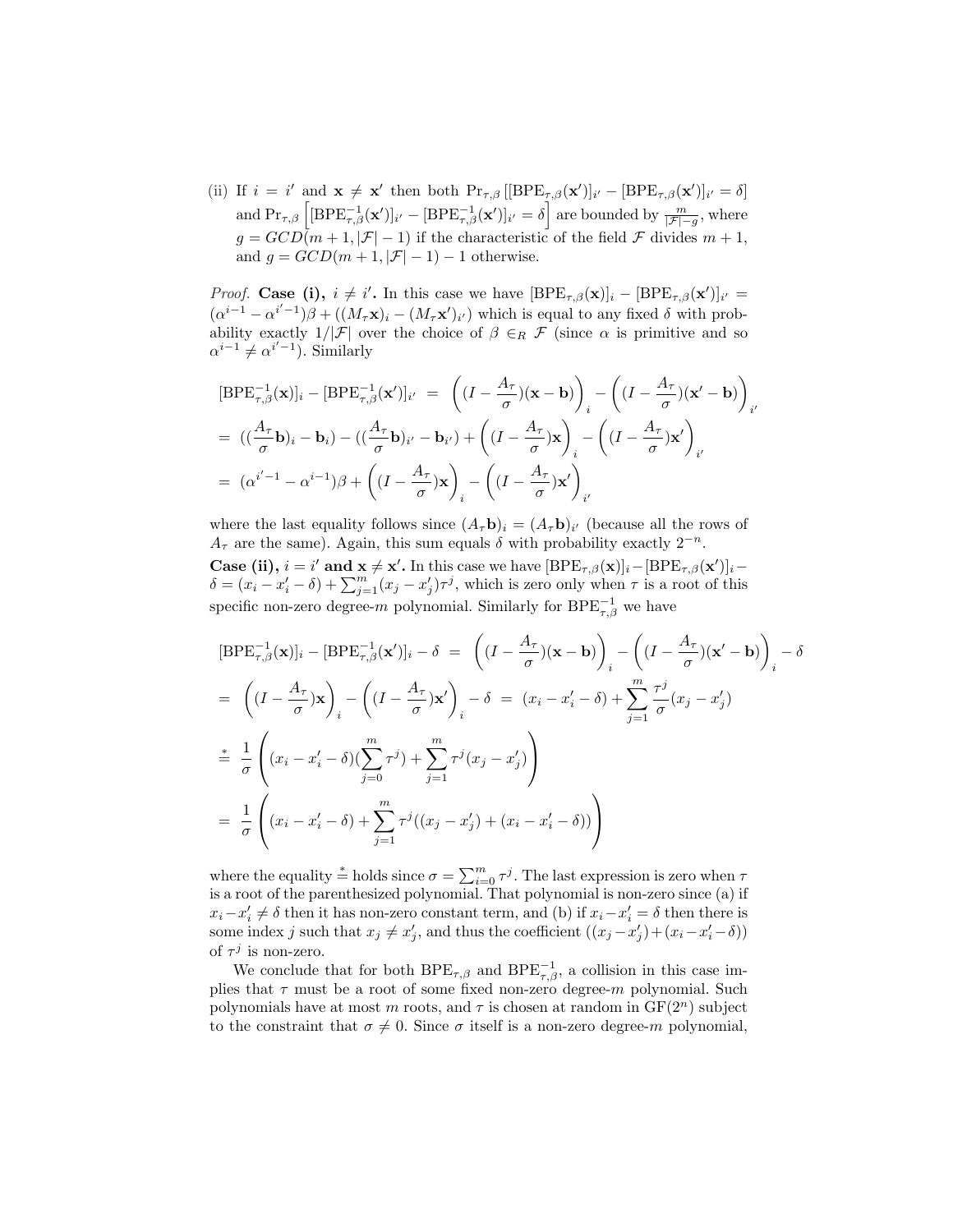then there are at least  $2^{n} - m$  elements  $\tau \in \mathbb{GF}(2^{n})$  for which  $\sigma \neq 0$ , and so the collision probability is at most  $m/(2^n-m)$ .

Moreover, for most values of  $m$  we can actually show that there are fewer than m values of  $\tau$  for which  $\sigma = 0$ . Specifically, we note that  $\sigma = (\tau^{m+1} - 1)/(\tau - 1)$ , so  $\sigma = 0$  implies that also  $\tau^{m+1} - 1 = 0$ , which means that  $\tau$  is an  $m + 1$ 'st root of unity in F. We know that the number of  $m + 1$ 'st roots of unity in F is exactly  $GCD(m+1, |\mathcal{F}|-1)$ , and one of them is the trivial root  $\tau = 1$ . The trivial root  $\tau = 1$  is also a root of  $\sigma$  if and only if the characteristic of  $\mathcal F$  divides  $m+1$  (since there are  $m+1$  terms in the sum that defines  $\sigma$ ), and all the other  $m + 1$ 'st roots of unity are also root of  $\sigma$ . Hence  $\tau$  is chosen at random from a set of size  $|\mathcal{F}| - g$ , where  $g = GCD(m+1, |\mathcal{F}|-1)$  if the characteristic of  $\mathcal{F}$ divides  $m + 1$  and  $g = GCD(m + 1, 2<sup>n</sup> - 1) - 1$  otherwise.

A variant of BPE. It is easy to see that the same claim can be proven also for the variant of BPE that subtracts the vector **b** before multiplying by  $M_{\tau}$ , namely if we define

$$
\widetilde{\text{BPE}}_{\tau,\beta}(\mathbf{x}) \stackrel{\text{def}}{=} M_{\tau}(\mathbf{x} - \mathbf{b}) \text{ and } \widetilde{\text{BPE}}_{\tau,\beta}^{-1}(\mathbf{x}) \stackrel{\text{def}}{=} M_{\tau}^{-1}\mathbf{x} + \mathbf{b}
$$
(3)

then also the hash families  $\widetilde{\text{BPE}}$  and  $\widetilde{\text{BPE}}^{-1}$  are  $\epsilon$ -blockwise universal for the same  $\epsilon$ .

Variable input length. Claim 2.1 refers only to the fixed-input length scenario, where  $BPE_{\tau,\beta}$  is applied always to inputs of the same length. Similar arguments can be used to show universality of BPE, BPE<sup> $-1$ </sup>,  $\widetilde{BPE}$ , and  $\widetilde{BPE}$  also in the variable-input-length scenario, where the same  $\tau$  and  $\beta$  are used for all the different input lengths.

Claim 2.1 refers only to the fixed-input length scenario, where  $BPE_{\tau,\beta}$  is applied always to inputs of the same length. Similar arguments can show that the four variations BPE, BPE<sup>-1</sup>,  $\widetilde{BPE}$ , and  $\widetilde{BPE}$  are also  $\epsilon$ -blockwise universal in the variable-input-length scenario, where the same  $\tau$  and  $\beta$  are used for all the different input lengths.

One complication is that in the variable-input-length scenario, the element  $\tau \in \mathcal{F}$  must be chosen such that for all m it holds that  $1 + \tau + \ldots + \tau^m \neq 0$ . This can be achieved by choosing  $\tau$  as a primitive element in  $\mathcal{F}$ , which means that it is not an  $m + 1$ 'ts root of unity for any  $m < |\mathcal{F}| - 2$ , and therefore also not a root of  $1 + \tau + \ldots + \tau^m$ . As the number of primitive elements in  $\mathcal{F}$  is  $\phi(|\mathcal{F}| - 1)$ (where  $\phi$  is Euler's totient function), it follows that in this case we choose  $\tau$  from a set of size exactly  $\phi(|\mathcal{F}| - 1)$ . Hence the collision probability for any  $\mathbf{x}, \mathbf{x}'$  is bounded by  $\epsilon = m/\phi(|\mathcal{F}| - 1)$  where m is the length of the longer of **x**, **x'**.

# 3 The TET mode of operation

The BPE hashing scheme immediately implies a mode of operation for implementing a fixed-input-length, non-tweakable enciphering scheme for block-sizes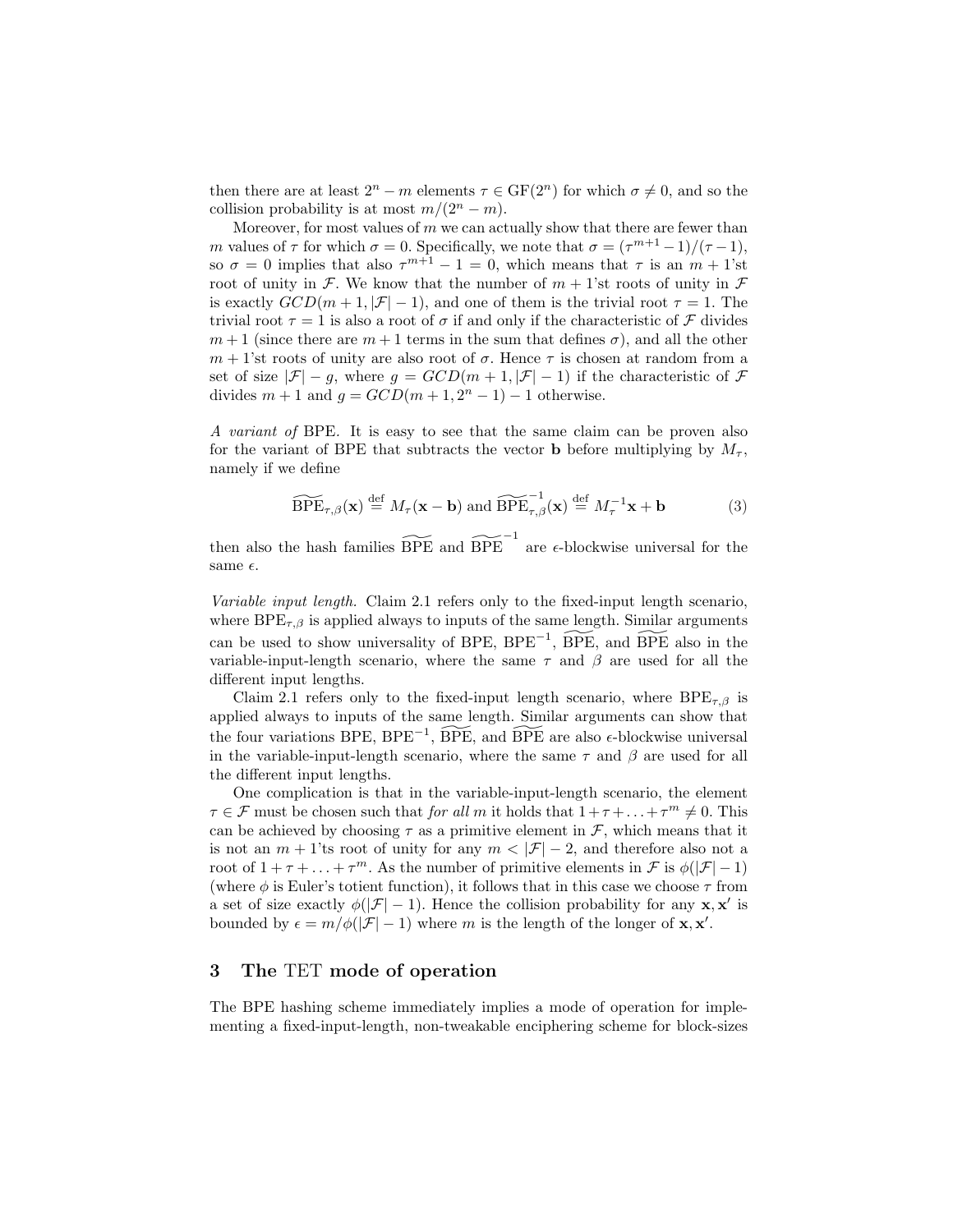that are a multiple of n bits: namely the Naor-Reingold construction from [NR97] with BPE for the hashing layers (over the field  $GF(2<sup>n</sup>)$ , where n is the block size of the underlying cipher). In this section I describe how to extend this construction to get a tweakable scheme that supports arbitrary input lengths (and remains secure also when using the same key for different input lengths).

#### 3.1 Tweaks and variable input length

Incorporating a tweak into the basic mode turns out to be almost trivial: Instead of having the element  $\beta$  be part of the key, we derive it from the tweak using the underlying cipher. For example, if we are content with  $n$ -bit tweaks then we can just set  $\beta \leftarrow E_K(T)$  where k is the cipher key and T is the tweak. Intuitively, this is enough since the multiples of  $\beta$  will be used to mask the input values before they arrive at the ECB layer, so using different pseudo-random values of  $\beta$  for different tweak values means that the ECB layer will be applied on different blocks.

To handle longer tweaks we can replace the simple application of the underlying cipher E with a variable-input-length cipher-based pseudo-random function (e.g., CBC-MAC, PMAC, etc.), using a key which is independent of the cipher key that is used for the ECB layer. In Section 3.3 I describe a particular CBC-MAC-like implementation that suits our needs.

The same fix can be applied also to handle variable input length: namely we derive  $\beta$  from both the tweak and the input length. If we are content with input length of no more than  $2^\ell$  and tweaks of size  $n - \ell$  bits, then we can use  $\beta \leftarrow E_K(L,T)$  where T is the tweak value and L is the input length, or else we can use  $\beta \leftarrow \text{PRF}_K(L, T)$  for some variable-input-length pseudo-random function. As noted above, using the same hashing key for different input lengths implies that the element  $\tau$  must satisfy  $\sigma_m = 1 \oplus \tau \oplus \ldots \oplus \tau^m \neq 0$  for every possible input length m, and this can be ensured by choosing  $\tau$  as a random primitive element in  $GF(2<sup>n</sup>)$ .

### 3.2 Partial blocks

It appears harder to extend the mode to handle inputs whose length is not a multiple of  $n$  bits. Ideally, we would have liked an elegant way of extending BPE to handle such lengths, and then handle partial blocks in the ECB layer using ciphertext-stealing (cf. [MM82, Fig.2-23]). Unfortunately, I do not know how to extend BPE to handle input length that is not a multiple of  $n$  bits while maintaining invertability (except going back to the unbalanced Feistel idea).

Instead, I borrowed a technique that was used also in EME<sup>∗</sup> : When processing an input whose length is not a multiple of  $n$  bits, one of the block cipher applications in the ECB layer is replaced with two consecutive applications of the cipher, and the middle value (between the two calls to the underlying cipher) is xor-ed to the partial block. (In addition, the partial block is added to the polynomial-evaluation, so that its value effects all the other blocks.)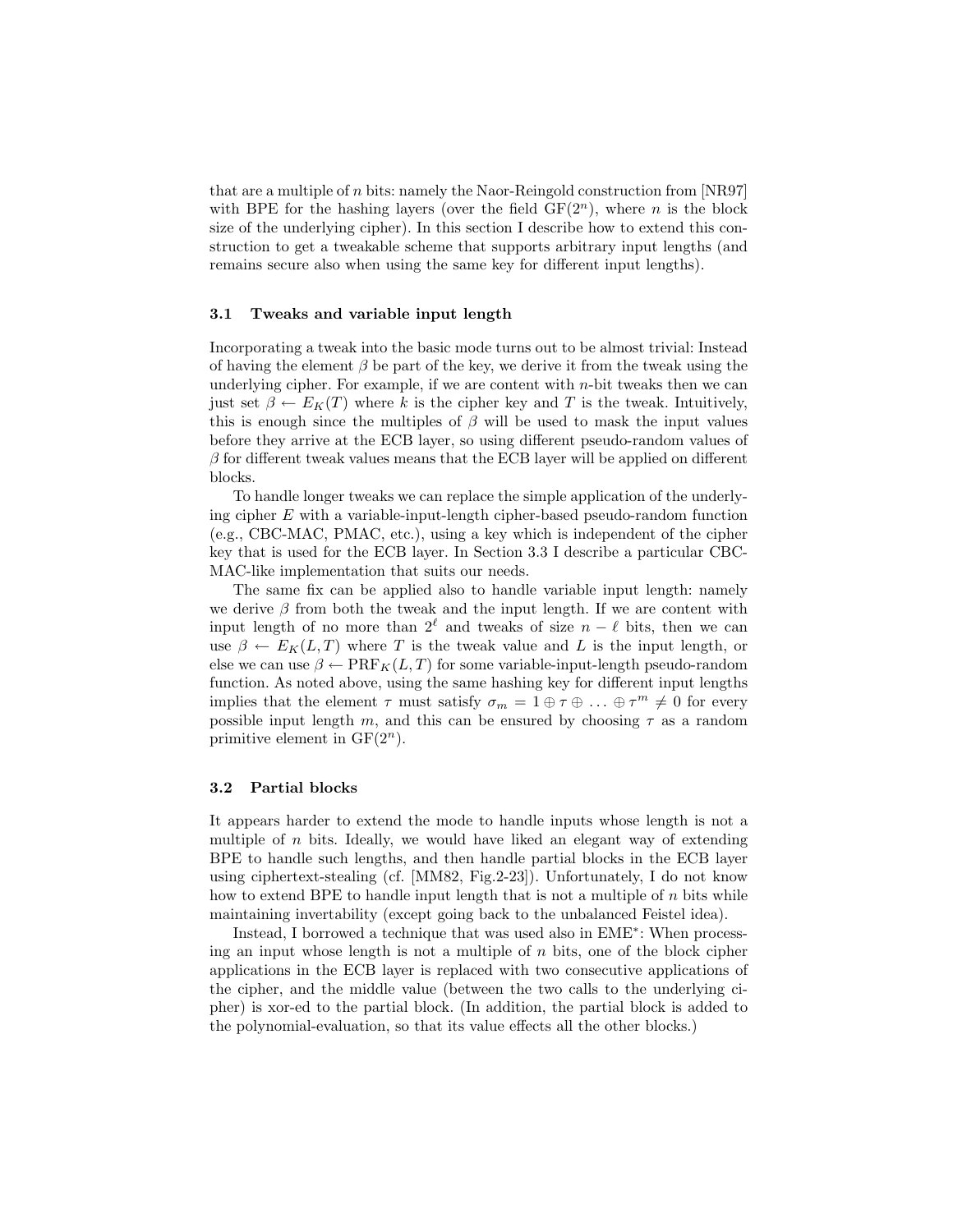In more details, let  $\mathbf{x} = \langle x_1, \ldots, x_m \rangle$  be all the full input blocks and let  $x_{m+1}$ be a partial block,  $\ell = |x_{m+1}|, 0 < \ell < n$ . Instead of just computing  $y = BPE(x)$ , we set the *i*'th full block to  $y_i \leftarrow BPE(\mathbf{x})_i \oplus (x_{m+1}10..0)$ , while leaving  $x_{m+1}$ itself unchanged. Then we apply the ECB layer, computing  $z_i \leftarrow E_K(y_i)$  for the first  $m-1$  full blocks, and computing  $u \leftarrow E_K(y_m)$  and  $z_m \leftarrow E_K(u)$  for the last full block. The first bits of  $u$  are then xor-ed into the partial block, setting  $w_{m+1} = x_{m+1} \oplus u|_{1,\ell}$ . Then we do the final BPE layer (adding  $(w_{m+1}10.0)$  to each full block), thus getting  $w_i \leftarrow BPE(\mathbf{z})_i \oplus (w_{m+1}10..0)$  and the TET output is the vector  $w_1, \ldots, w_m, w_{m+1}$ .

### 3.3 The PRF function

It is clear that any secure pseudo-random function can be used to derive the element  $\beta$ . We describe now a specific PRF, which is a slight adaptation of the OMAC construction of Iwata and Korasawa [IK03], that seems well suited for our application. The slight modification to OMAC can be thought of as constructing a "tweakable PRF", with an on-line/off-line optimization for the tweak.<sup>1</sup> (In our case, the input-length of TET is the "tweak" for the PRF and the tweak of TET is the input to the PRF.)

We assume that the input length of TET is less than  $2<sup>n</sup>$  bits, and we denote by  $L$  the input length in bits encoded as an *n*-bit integer. Also denote the tweak for TET (which is the input to the PRF) by  $T = \langle T_1, \ldots, T_{m'} \rangle$  where  $|T_1| = \cdots = |T_{m'-1}| = n$  and  $1 \leq |T_{m'}| \leq n$ .

To compute  $\beta \leftarrow \text{PRF}_K(L, T)$  we first compute  $X \leftarrow E_K(L)$ , then compute  $\beta$  as a CBC-MAC of T, but before the last block-cipher application we xor either the value  $\alpha X$  or the value  $\alpha^2 X$  (depending on whether the last block is a full block or a partial block). In more details, we set  $V_0 = 0$  and then  $V_i \leftarrow E_K(V_{i-1} \oplus T_i)$  for  $i = 1, \ldots, m' - 1$ . Then, if the last block is a full block  $(|T_{m'}|=n)$  then we set  $\beta \leftarrow E_K(\alpha X \oplus V_{m'-1} \oplus T_{m'})$ , and if the last block is a partial block  $(|T_{m'}| < n)$  then we set  $\beta \leftarrow E_K(\alpha^2 X \oplus V_{m'-1} \oplus (T_{m'}10..0)).$ 

Notice that the only difference between this function and the OMAC construction is that OMAC does not have the additional input L and it sets  $X \leftarrow$  $E_K(0)$ . Proving that this is a secure pseudo-random function is similar to the proof of OMAC [IK03], and is omitted here.

We point out that on one hand, the length  $L$  is needed only before processing the last tweak block, so this pseudo-random function is suited for streaming applications where the length of messages is not known in advance.<sup>2</sup> On the other hand, if used with a fixed input length (where  $L$  is known ahead of time) then the computation of  $X$  can be done off line, in which case we save one block-cipher application during the on-line phase.

<sup>1</sup> Formally there is not much difference between a "tweakable" and "non-tweakable" PRF, one can always process the tweak by concatenating it to the input. But here it is convenient to make the distinction since we can offer some tweak-specific performance optimization.

 $^{2}$  As explained in Section 3.5, TET is not a very good fit for such cases, but this PRF functions can perhaps be used in applications other than TET.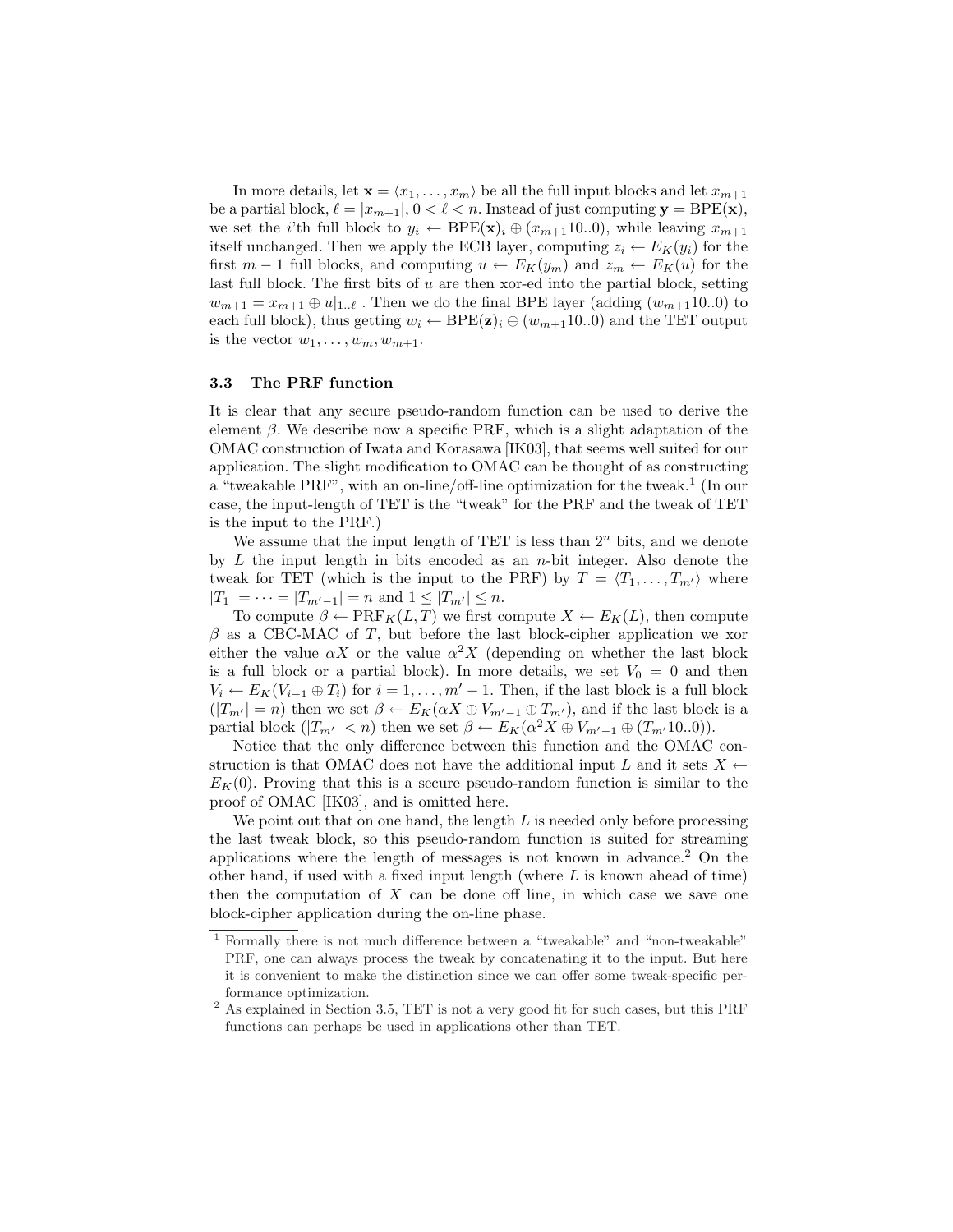#### 3.4 Some other details

To get a fully-specified mode of operation one needs to set many other small details. Below I explain my choices for the details that I set, and describe those that are still left unspecified.

|               | If the input length is their these elements are bad values for T pad key probability |                |
|---------------|--------------------------------------------------------------------------------------|----------------|
| 512 bytes     | $\sqrt{\alpha^{(2^{128}-1)/3} \alpha^{2 \cdot (2^{128}-1)/3}}$                       | $2^{\sim}$ 127 |
| $1024$ bytes  | $\sqrt{\alpha^{i \cdot (2^{128}-1)}}$ /5 for $i = 1, 2, 3, 4$                        | $2^{\sim 126}$ |
| $4096$ bytes  | $\sqrt{\alpha^{i \cdot (2^{128}-1)/257}}$ for $i = 1, 2, , 256$                      | $2^{\sim}$ 120 |
| $65536$ bytes | $\sqrt{\alpha^{i \cdot (2^{128}-1)}}^{17}$ for $i = 1, 2, , 16$                      | $2^{-124}$     |

If the input length is then these elements are bad values for  $\tau$  Bad key probability

Table 1. Bad  $\tau$  values for various input lengths, assuming  $n = 128$ 

- The element  $\alpha \in \text{GF}(2^n)$ . Recall that BPE uses a fixed primitive element  $\alpha \in$  $GF(2<sup>n</sup>)$ . If the field  $GF(2<sup>n</sup>)$  is represented with a primitive polynomial, then this fixed element should be set as the polynomial x (or  $1/x$ ), in which case a multiplication by  $\alpha$  can be implemented with an *n*-bit shift and a conditional xor.<sup>3</sup>
- The two hashing layers. I chose to use the same hashing keys  $\tau$ ,  $\beta$  for both hashing layers. The security of the mode does not seem to be effected by this. On the other hand, having different keys for the two hashing layers adds a considerable burden to an implementation, especially it if optimizes the GF multiplications by preparing some tables off line.
- The hashing key  $\tau$ . I also chose to derive the hashing key  $\tau$  from the same cipher key as the hashing key  $\beta$ , rather than being a separate key. (This decision is rather arbitrary, I made it because I could not see any reason to keep  $\tau$  as a separate key.) Specifically, it can be set as  $\tau \leftarrow \text{PRF}_K(0, 0^n) =$  $E_K(\alpha \cdot E_K(0))$ . Note that this is not a duplicate of any  $\text{PRF}_K(L, T)$ , since the input length L is always at least n bits.<sup>4</sup>

Of course,  $\tau$  must be chosen so that for any message length  $m$  it holds that Of course,  $τ$  must be chosen so that for any message length *m* it holds that  $σ<sub>m</sub> ≠ 0$  (where  $σ<sub>m</sub> = ∑<sub>i=0</sub><sup>m</sup> ∈ <sub>i=0</sub> τ<sup>m</sup>$ ). Hence if setting  $τ ← PRF<sub>K</sub>(0, 0)$  results in a bad value for  $\tau$  then we can keep trying  $\text{PRF}_K(0, 1)$ ,  $\text{PRF}_K(0, 2)$ , etc. When using TET with fixed input length (containing  $m$  complete blocks), we can just include a list of all the "bad  $\tau$  values" for which  $\sigma_m = 0$  with the implementation. This list is fairly easy to construct: Denoting  $g = GCD(m+)$  $1, 2^{n}-1$ , when m is even the lists consists of  $\alpha^{i \cdot (2^{n}-1)/g}$  for  $i = 1, 2, ..., g-1$ 

<sup>&</sup>lt;sup>3</sup> The choice between setting  $\alpha = x$  or  $\alpha = 1/x$  depends on the endianess of the field representation, and it should be made so that multiplication by  $\alpha$  requires left shift and not right shift.

<sup>&</sup>lt;sup>4</sup> Setting  $\tau \leftarrow E_K(0)$  would work just as well in this context, but the effort in proving it is too big for the minuscule saving in running time.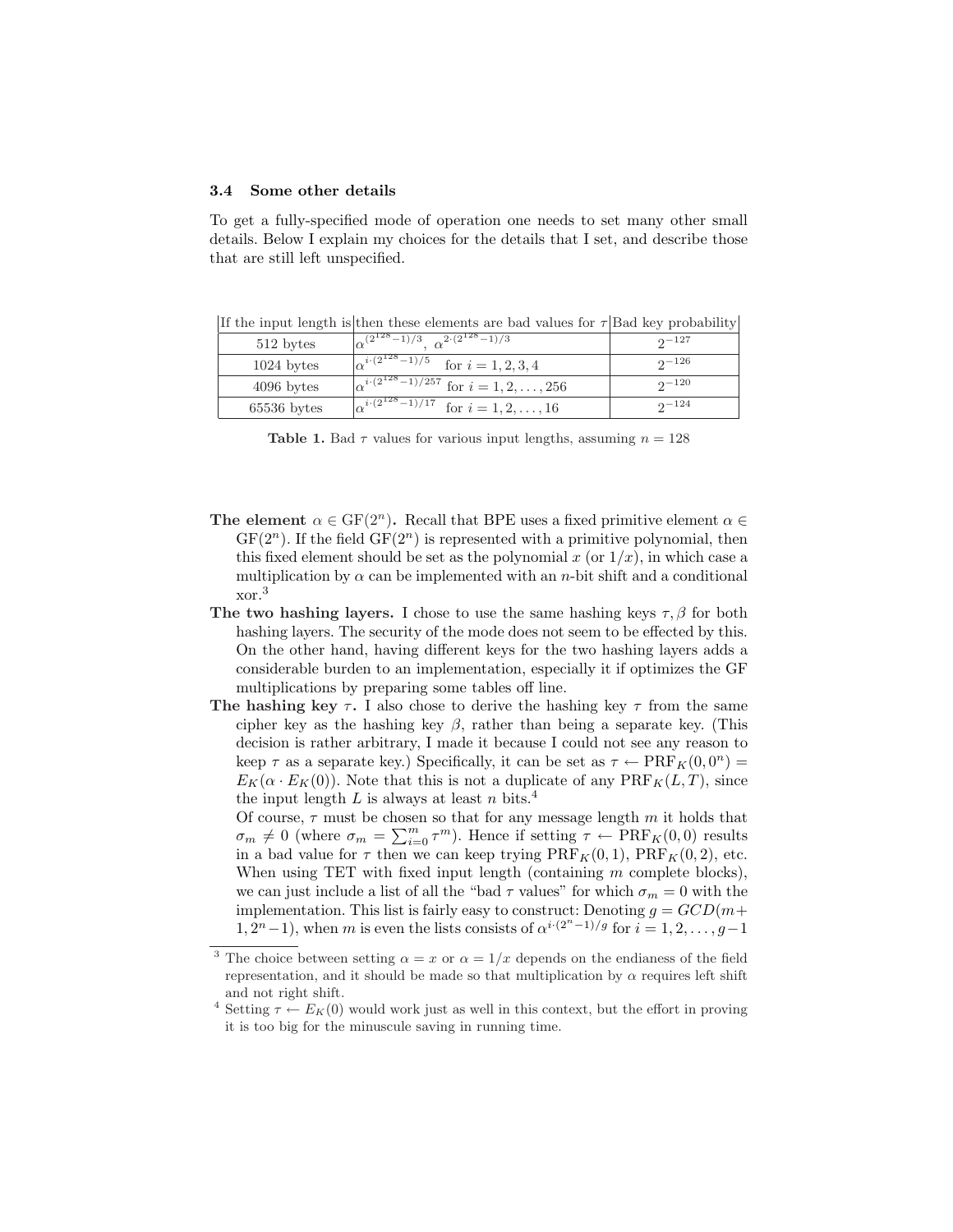(where  $\alpha$  is a primitive element). When m is odd it consists of the same elements and also of the element  $\alpha^0 = 1$ . In Table 1 we list the "bad  $\tau$ values" for various input lengths assuming  $n = 128$ .

The approach of having a fixed list of "bad  $\tau$  values" may not work as well when using TET with variable-input length. One way to handle this case is to insist on  $\tau$  being a primitive element in  $GF(2^n)$ , in which case we know that  $\sigma_m \neq 0$  for all length m. (We can efficiently test is  $\tau$  is a primitive element given the prime factorization of  $2<sup>n</sup> - 1$ ). But a better way of handling variable length is to allow different  $\tau$ 's for different input lengths. Specifically, when handling a message of with m full blocks, we try  $\text{PRF}_K(0, 0)$ ,  $\text{PRF}_K(0, 1)$ , ... and set  $\tau$  to the first value for which  $\sigma_m \neq 0$ . It is not hard to see that this is just as secure as insisting on the same  $\tau$  for all lengths (since we only use  $\tau$  to argue about collisions between messages of the same length).

Ordering the blocks for polynomial-evaluation. I chose to order the blocks **EXECUTE:** The blocks for polynomial-evaluation. I chose to order the blocks at the input of BPE in "reverse order", evaluating the polynomial as  $\sum_{i=1}^{m} x_i \tau^{m-i+1}$ . The reason is to allow processing to start as soon as possible in the case where the input arrives one block at a time. We would like to use Horner's rule when computing  $BPE(x)$ , processing the blocks in sequence as

$$
s = (\dots((x_1 \tau \oplus x_2) \tau \oplus x_3) \tau \dots \oplus x_m) \tau
$$

which means that  $x_1$  is multiplied by  $\tau^m$ ,  $x_2$  is multiplied by  $\tau^{m-1}$ , etc. Similarly when computing  $BPE^{-1}(y)$  we would implement the polynomialevaluation as

$$
s = (\dots((y_1 \tau \oplus y_2) \tau \oplus y_3) \tau \dots \oplus y_m)(\tau/\sigma)
$$

which means that  $y_1$  is multiplied by  $\tau^m/\sigma$ ,  $y_2$  is multiplied by  $\tau^{m-1}/\sigma$ , etc. The hashing direction. For each of the two hashing layers, one can use either of BPE,  $BPE^{-1}$ ,  $\widetilde{BPE}$ , or  $\widetilde{BPE}^{-1}$ . For the encryption direction, I chose to use  $\widetilde{\text{BPE}}^{-1}$  for the first hashing layer and  $\text{BPE}^{-1}$  for the second layer. This means that on decryption we use BPE as the first hashing layer and BPE

for the second layer.

I chose the inverse hash function on encryption and the functions themselves on decryption because inverting the functions may be less efficient than computing them in the forward direction (since one needs to multiply also by  $\tau/\sigma$ ). In a typical implementation for storage, one would use encryption when writing to storage and decryption when reading back from storage. As most storage is optimized for read (at the expense of the less-frequent write operations), it makes sense to allocate the faster operations for read in this case too.

As for the choice between BPE and BPE, I chose to add the vector  $\bf{b}$  in the middle, right before and after the ECB layer. The rationale here is that it is possible to do the computation  $\beta \leftarrow \text{PRF}_K(L, T)$  concurrently with the multiplication by  $M_{\tau}$  (or its inverse).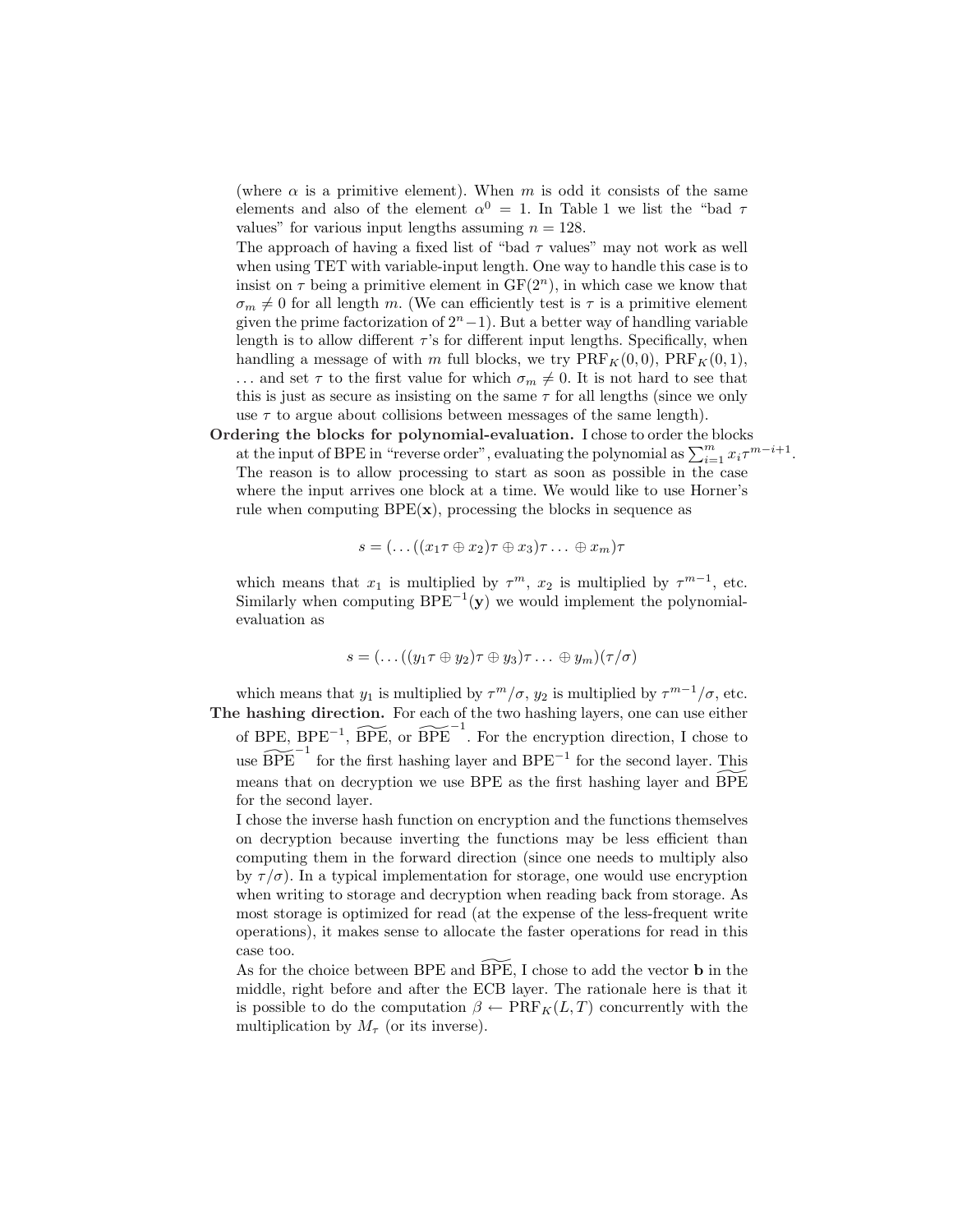```
function \text{PRF}_K(L, T_1 \cdots T_{m'}) // |L| = |T_1| = \cdots = |T_{m'-1}| = n, 1 \leq |T_{m'}| \leq n001 V_0 \leftarrow 0, X \leftarrow E_K(L)002 for i \leftarrow 1 to m' - 1 do V_i \leftarrow E_K(V_{i-1} \oplus T_i)003 if |T_{m'}| = n then return E_K(V_{m'-1} \oplus T_{m'} \oplus \alpha X)004 \quad else return E_K(V_{m'-1}\oplus T_{m'}\oplus\alpha^2X)Algorithm \text{TET}_{K_1,K_2}(T;P_1\cdots P_mP_{m+1})// |P_1| = \cdots = |P_m| = n, 0 \leq |P_{m+1}| < n101 L \leftarrow mn + |P_{m+1}| // input size (bits)
102 \quad i = 0103 \tau \leftarrow \text{PRF}_{K_1}(0, i), \sigma \leftarrow 1 \oplus \tau \oplus \ldots \oplus \tau^m104 if \sigma = 0 then i \leftarrow i + 1, goto 103
105 \beta \leftarrow \text{PRF}_{K_1}(L, T), SP \leftarrow 0, SC \leftarrow 0110 for i \leftarrow 1 to m do SP \leftarrow (SP \oplus P_i) \cdot \tau111 SP \leftarrow SP/\sigma112 if |P_{m+1}| > 0 then
113 SP \leftarrow SP \oplus P_{m+1} padded with 10..0
120 for i \leftarrow 1 to m do
121 PP_i \leftarrow P_i \oplus SP122 PPP_i \leftarrow PP_i \oplus \alpha^{i-1}\beta123 \mbox{ for } i \leftarrow 1 \mbox{ to } m-1 \mbox{ do }124 CCC_i \leftarrow E_{K_2}(PPP_i)125 if |P_{m+1}| > 0 then
126 MM \leftarrow E_{K_2}(PPP_m)127 CCC_m \leftarrow E_{K_2}(MM)128 C_{m+1} \leftarrow P_{m+1} \oplus (MM \text{ truncated})129 else CCC_m \leftarrow E_{K_2}(PPP_m)130 \, for \,i \leftarrow 1 to m do \,131 CC_i \leftarrow CCC_i \oplus \alpha^{i-1}\beta132 SC \leftarrow (SC \oplus CC_i) \cdot \tau133 SC \leftarrow SC/\sigma134 if |P_{m+1}| > 0 then
135 SC \leftarrow SC \oplus C_{m+1} padded with 10.0
140 for i \leftarrow 1 to m do
141 C_i \leftarrow CC_i \oplus SC150 return C_1 \ldots C_m C_{m+1}Algorithm \text{TET}^{-1}_{K_1,K_2}(T; C_1\cdots C_m C_{m+1})/ |C_1| = \cdots = |C_m| = n, 0 \leq |C_{m+1}| < n201 L \leftarrow mn + |C_{m+1}| // input size (bits)
                                                                 202 i = 0203 \tau \leftarrow \text{PRF}_{K_1}(0, i), \sigma \leftarrow 1 \oplus \tau \oplus \ldots \oplus \tau^m204 if \sigma = 0 then i \leftarrow i + 1, goto 203
                                                                 205 \beta \leftarrow \text{PRF}_{K_1}(L, T), SP \leftarrow 0, SC \leftarrow 0210 for i \leftarrow 1 to m do SC \leftarrow (SC \oplus C_i) \cdot \tau212 if |C_{m+1}| > 0 then
                                                                 213 SC \leftarrow SC \oplus C_{m+1} padded with 10..0
                                                                 220 for i \leftarrow 1 to m do
                                                                 221 CC_i \leftarrow C_i \oplus SC222 CCC_i \leftarrow CC_i \oplus \alpha^{i-1}\beta223 for i \leftarrow 1 to m-1 do
                                                                 224 PPP_i \leftarrow E_{K_2}^{-1}(CCC_i)225 if |C_{m+1}| > 0 then
                                                                 226 MM \leftarrow E_{K_2}^{-1}(CCC_m)227 PPP_m \leftarrow \tilde{E}_{K_2}^{-1}(MM)228 P_{m+1} \leftarrow C_{m+1} \oplus (MM \text{ truncated})229 else PPP_m \leftarrow E_{K_2}^{-1}(CCC_m)230 for i \leftarrow 1 to m do
                                                                 231 PP_i \leftarrow PPP_i \oplus \alpha^{i-1}\beta232 SP \leftarrow (SP \oplus PP_i) \cdot \tau234 if |C_{m+1}| > 0 then
                                                                 235 SP \leftarrow SP \oplus P_{m+1} padded with 10..0
                                                                 240 for i \leftarrow 1 to m do
                                                                 241 P_i \leftarrow PP_i \oplus SP250 return P_1 \ldots P_m P_{m+1}
```

```
Fig. 2. Enciphering and deciphering under TET, with plaintext P = P_1 \dots P_m P_{m+1},
ciphertext C = C_1 \cdots C_m C_{m+1}, and tweak T. The element \alpha \in \mathrm{GF}(2^n) is a fixed
primitive element.
```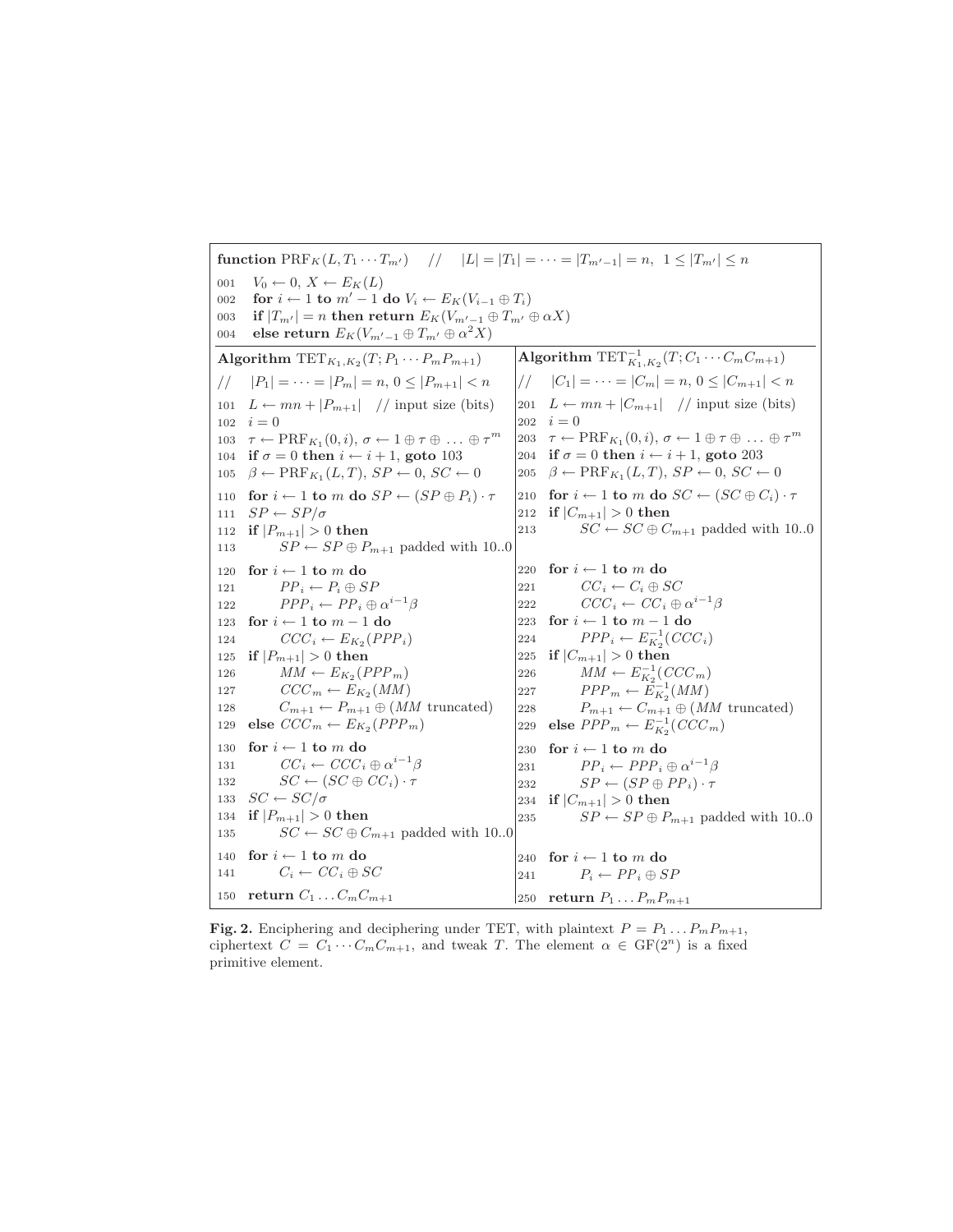Given the choices above, the specification of the TET mode is given in Figure 2. Other details that are not specified here are the choice of the underlying cipher and the block-size n, and the representation of the field  $GF(2<sup>n</sup>)$ (including endianess issues).

### 3.5 Performance of TET

As specified above, the TET mode can be used with variable input length, and in the long version of this note [Hal07] we prove that it is secure when used in this manner. However, its efficiency (at least in software) depends crucially on pre-processing that is only possible when used with fixed input length (or at least with a small number of possible lengths). The reason is that on encryption one needs to multiply by  $\tau/\sigma$ , which depends on the message length (since  $\sigma = \sum_{i=1}^{m}$  $\sum_{i=0}^{m} \tau^{i}$ ). When used with fixed input length, the value  $\tau/\sigma$  can be computed off line, and some tables can be derived to speed up the multiplication by  $\tau/\sigma$ . When used with variable input length, however, the value  $\tau/\sigma$  must be computed on-line, which at least for software implies a considerable cost. Hence, TET is not very appealing as a variable-input-length mode.

We stress, however, that the motivating application for TET, namely "sectorlevel encryption", is indeed a fixed-input-length application. Also, there are some limited settings where one can use variable input length without suffering much from the drawback above. For example, a "write once / read many times" application, where the data is encrypted once and then decrypted many times, would only need to worry about computing  $\sigma$  in the initial encryption phase (since  $\sigma$ is not used during decryption). Also, the same value of  $\sigma$  is used for every bitlength from mn to  $(m + 1)n - 1$ , so length variability within this limited range in not effected.<sup>5</sup>

Below we analyze the performance characteristics of TET only for fixed input length. With this assumption, the computation of the PRF function from above takes exactly  $m'$  applications of the cipher, where  $m'$  is the number of blocks of associated data (full or partial). (This is because the computation of the mask value  $X \leftarrow E_K(L)$  can be done off line.) Then we need either m or m − 1 GFmultiplies for the polynomial evaluation (depending if we have m or  $m-1$  full blocks), followed by  $m$  block-cipher applications for the ECB layer, and again  $m$ or  $m-1$  GF multiplies. Altogether, we need  $m+m'$  block-cipher applications and either  $2m$  or  $2m - 2$  GF multiplies. (The shift and xor operations that are also needed are ignored in this description, since they are insignificant in comparison.)

Table 2 compares the number of block-cipher calls and GF multiplies in CMC, EME<sup>∗</sup>, XCB, HCH, and TET.<sup>6</sup> It is expected that software efficiency

<sup>5</sup> For example, an implementation can handle both 512-byte blocks and 520-byte blocks with a single value of  $\sigma$  (assuming block length of  $n = 128$  bits).

 $6$  The other modes are not included since EME is essentially a special case of EME<sup> $*$ </sup>, PEP an ABL4 are significantly less efficient than the others, and HCTR is almost identical to HCH.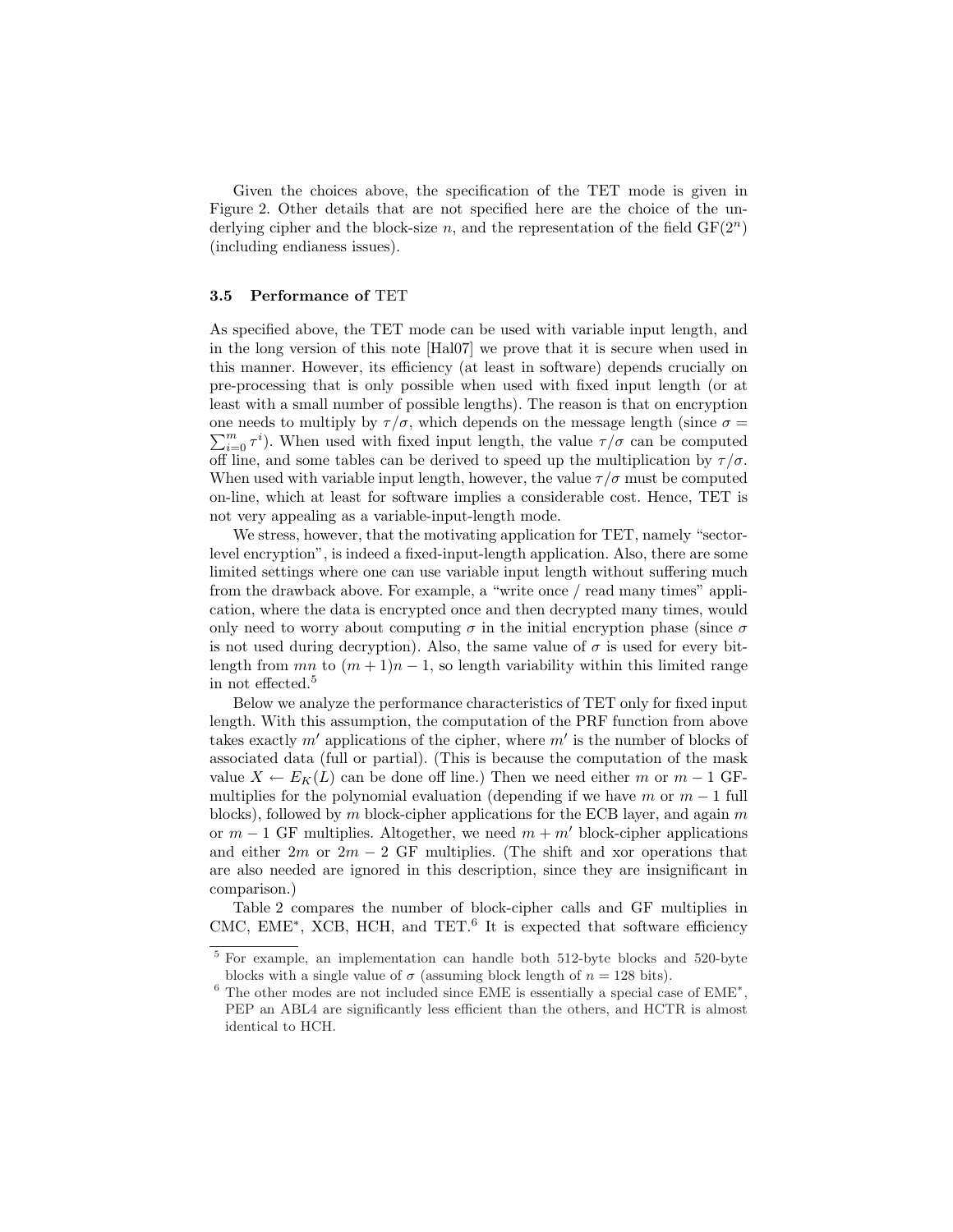|                                                                             | Model CMC | $EME^*$                  | <b>XCB</b> | <b>HCH</b> | TET                              |
|-----------------------------------------------------------------------------|-----------|--------------------------|------------|------------|----------------------------------|
| $ Block-cipher calls   2m + 1   2m + 1 + \lceil m/n \rceil   m + 1   m + 3$ |           |                          |            |            | $m+1$                            |
| $GF$ multiplies $\vert$ =                                                   |           | $\overline{\phantom{a}}$ |            |            | $ 2(m+3) 2(m-1) 2m$ or $2(m-1) $ |

Table 2. Workload for enciphering an m-block input with a 1-block tweak.

will be proportional to these numbers. (As far as I know, the current "common wisdom" is that computing a  $GF(2^{128})$  multiplication in software using the approach from [Sho96] with reasonable-size tables, is about as fast as a single application of AES-128.)

As for hardware implementations, all the modes except CMC are parallelizable and pipelinable, so they can be made to run as fast as needed using sufficiently large hardware. Table 3 describes a somewhat speculative efficiency comparison of hypothetical "fully pipelined" implementations of the modes from above (except CMC). In that table I assume (following [YMK05]) that a onecycle  $GF(2^{128})$  multiplication is about three times the size of a module for computing the AES round function, and that AES-128 is implemented as 10 such modules. A few other relevant characteristics of these modes are discussed next.

| Model   | $EME^*$                                                          | <b>XCB</b> | <b>HCH</b>                  | TET |
|---------|------------------------------------------------------------------|------------|-----------------------------|-----|
| Latency | $m+30$                                                           |            | $m+13 \mid m+31 \mid 2m+11$ |     |
|         | Time $ 2m+10(\lceil m/n \rceil+2)\overline{ 2m+27 2m+31 2m+11 }$ |            |                             |     |
| Sizel   |                                                                  | 13         | 13                          | 13  |

Table 3. Hardware efficiency: A speculative comparison of pipelined implementations for m-block input and 1-block tweak. Latency is number of cycles until first output block, time is number of cycles until last output block, and size is measured in the equivalent of number of AES-round modules.

- Any input length. All of these modes except CMC support any input length from  $n$  bits and up. CMC supports only input length which is a multiple of n bits (but it should be relatively straightforward to extended it using ciphertext-stealing).
- Associated data. The modes EME<sup>∗</sup> , XCB and TET support tweaks of arbitrary length. CMC and HCH support only n-bit tweaks (but it is straightforward to extended them to support arbitrary-size tweaks).
- Security proofs. The security of XCB was not proved formally, only a sketch was given, and CMC was only proven secure with respect to fixed inputlength. The other modes were proven secure with respect to variable inputlength. Providing the missing proof seems fairly straightforward to me (but one never knows for sure until the proof is actually written).
- Number of keys. Although in principle it is always possible to derive all the needed key material from just one key, different modes are specified with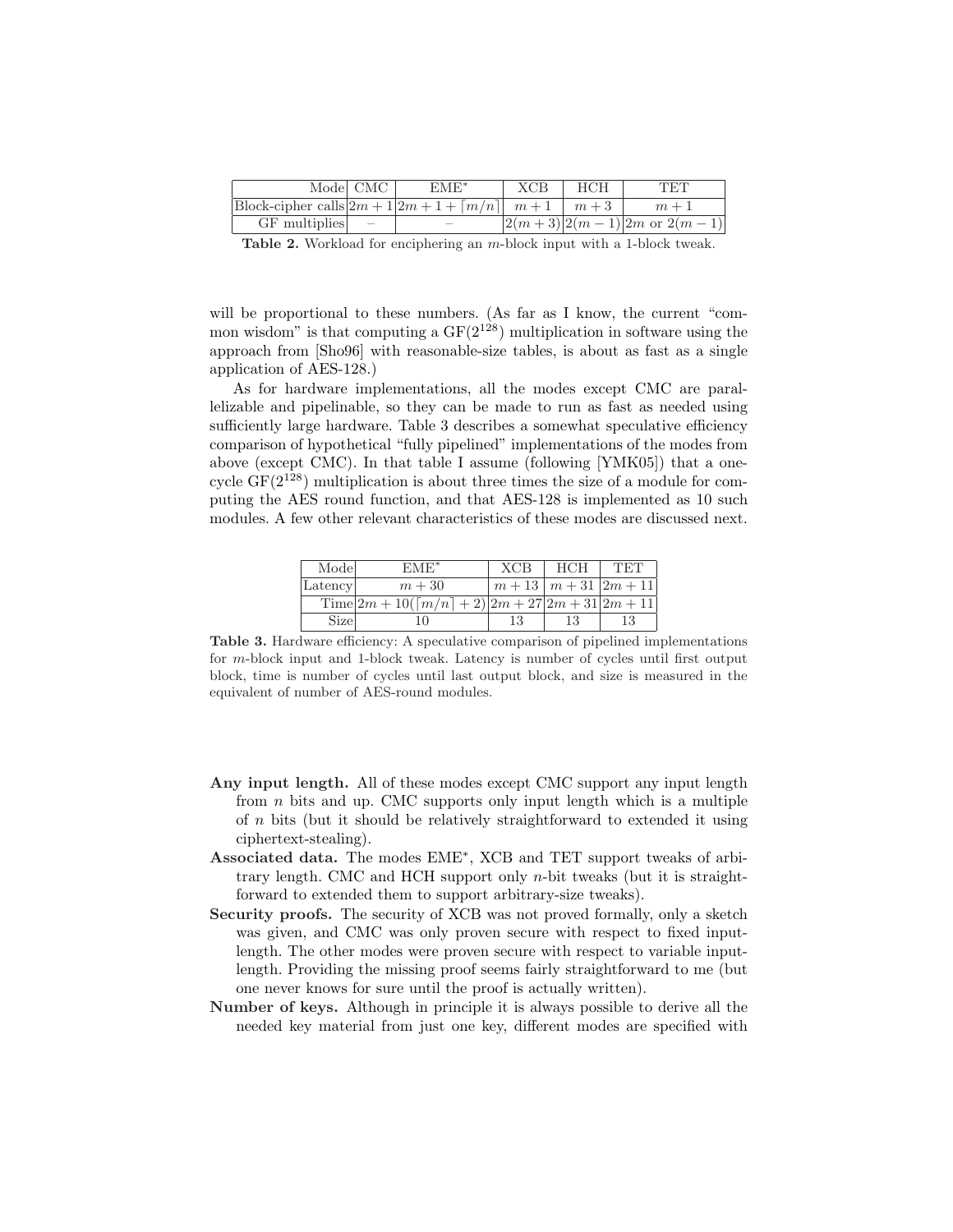different requirements for key material. In fact using two keys as in TET (one for the ECB layer and one for everything else) offers some unexpected practical advantages over using just one key.

Specifically, implementations sometimes need to be "certified" by standard bodies (such as NIST), and one criterion for certification is that the implementation uses an "approved mode of operation" for encryption. Since standard bodies are slow to approve new modes, it may be beneficial for a TET implementation to claim that it uses the "approved" ECB mode with pre-and post-processing, and moreover the pre- and post-processing is independent of the ECB key. Also, detaching the ECB key from the key that is used elsewhere may make it easier to use a hardware accelerator that supports ECB mode.

### 4 Security of TET

We relate the security of TET to the security of the underlying primitives from which it is built as follows:

**Theorem 1. [TET security]** Fix  $n, s \in \mathbb{N}$ . Consider an adversary attacking the TET mode with a truly random permutation over  $\{0,1\}^n$  in place of the block cipher and a truly random function instead of PRF, such that the total length of all the queries that the attacker makes is at most s blocks altogether.

The advantage of this attacker in distinguishing TET from a truly random tweakable length-preserving permutation is at most  $1.5s^2/\phi(2^n-1)$  (where  $\phi$  is Euler's totient function). Using the notations from Appendix A, we have

$$
\mathbf{Adv}_{\mathrm{TET}}^{\pm \widetilde{\mathrm{prp}}}(s) \leq \frac{3s^2}{2\phi(2^n-1)}
$$

The proof appears in the long version of this note [Hal07]. The intuition is that as long as there are no block collisions in the hash function, then the random permutation in the ECB layer will be applied to new blocks, so it will will output random blocks and the answer that the attacker will see is therefore  $r$ andom.  $\Box$ 

Corollary 1. With the same setting as in Theorem 1, consider an attacker against TET with a specific cipher  $E$  and a specific PRF  $F$ , where the attack uses at most total of s' blocks of associated data. Then

$$
\mathbf{Adv}_{\mathrm{TET}[E]}^{\pm \widetilde{\mathrm{prp}}}(t,s,s') \le \frac{3s^2}{2\phi(2^n-1)} + 2(\mathbf{Adv}_{E}^{\pm \mathrm{prp}}(t',s) + \mathbf{Adv}_{\mathrm{PRF}}^{\mathrm{prf}}(t',s'))
$$
\nwhere  $t' = t + O(n(s+s'))$ .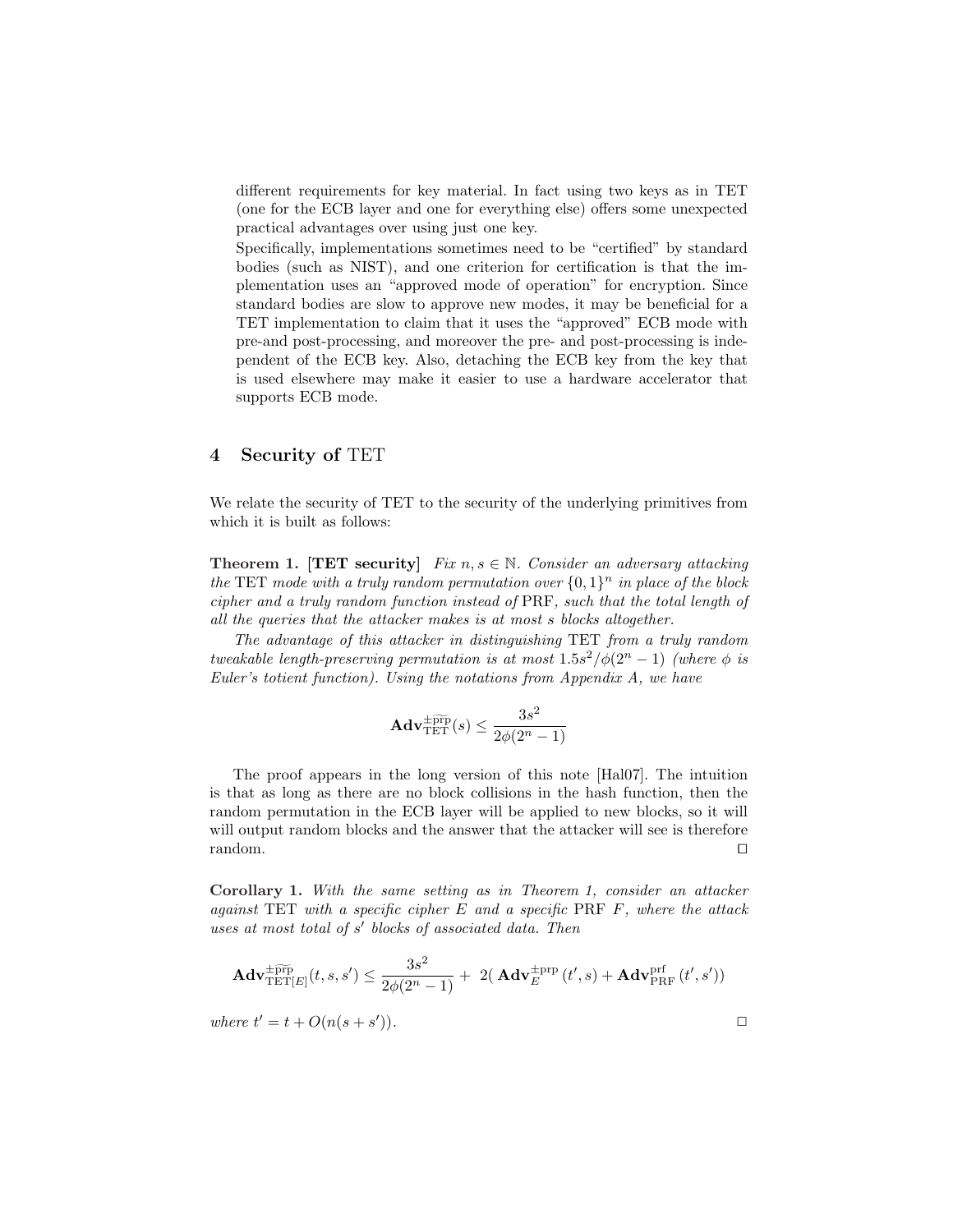### 5 Conclusions

We presented a new method for invertible "blockwise universal" hashing which is about as efficient as polynomial-evaluation hash, and used it in a construction of a tweakable enciphering scheme called TET. This complements the current lineup of tweakable enciphering schemes by providing a scheme in the family of "hash-ECB-hash" which is as efficient as the schemes in the "hash-CTR-hash" family. We also expect that the hashing scheme itself will find other uses beyond TET.

### References

- [CS06a] Debrup Chakraborty and Palash Sarkar. HCH: A new tweakable enciphering scheme using the hash-encrypt-hash approach. In *INDOCRYPT'06*, volume 4329 of Lecture Notes in Computer Science, pages 287–302. Springer, 2006.
- [CS06b] Debrup Chakraborty and Palash Sarkar. A new mode of encryption providing a tweakable strong pseudo-random permutation. In The 13th International Workshop on Fast Software Encryption – FSE'06, volume 4047 of Lecture Notes in Computer Science, pages 293–309. Springer, 2006.
- [FM04] Scott R. Fluhrer and David A. McGrew. The extended codebook (XCB) mode of operation. Technical Report 2004/278, IACR ePrint archive, 2004. http://eprint.iacr.org/2004/278/.
- [GM84] Shafi Goldwasser and Silvio Micali. Probabilistic encryption. Journal of Computer and System Sciences, 28(2):270–299, April 1984.
- [Hal04] Shai Halevi. EME<sup>∗</sup> : extending EME to handle arbitrary-length messages with associated data. In INDOCRYPT'04, volume 3348 of LNCS, pages 315–327. Springer, 2004.
- [Hal07] Shai Halevi. Invertible Universal Hashing and the TET Encryption Mode. In Advances in Cryptology – CRYPTO '07, 2007. Long version available on-line at http://eprint.iacr.org/2007/014/.
- [HR03] S. Halevi and P. Rogaway. A tweakable enciphering mode. In Advances in  $Cryptology - CRYPTO'03$ , volume 2729 of *LNCS*, pages 482–499. Springer, 2003.
- [HR04] Shai Halevi and Phil Rogaway. A parallelizable enciphering mode. In The RSA conference – Cryptographer's track, RSA-CT'04, volume 2964 of Lecture Notes in Computer Science, pages 292–304. Springer-Velrag, 2004.
- [IK03] Tetsu Iwata and Kaoru Kurosawa. "OMAC: One-Key CBC MAC". In Fast Software Encryption - FSE'03, volume 2887 of Lecture Notes in Computer Science, pages 129–153. Springer, 2003.
- [LR88] Michael Luby and Charles Rackoff. How to construct pseudorandom permutations from pseudorandom functions. SIAM Journal of Computing, 17(2), April 1988.
- [LRW02] Moses Liskov, Ronald L. Rivest, and David Wagner. Tweakable block ciphers. In Advances in Cryptology – CRYPTO '02, volume 2442 of Lecture Notes in Computer Science, pages 31–46. Springer, 2002.
- [MM82] Carl H. Meyr and Stephen M. Matyas. Cryptography: A New Dimension in Computer Data Security. John Wiley & Sons, 1982.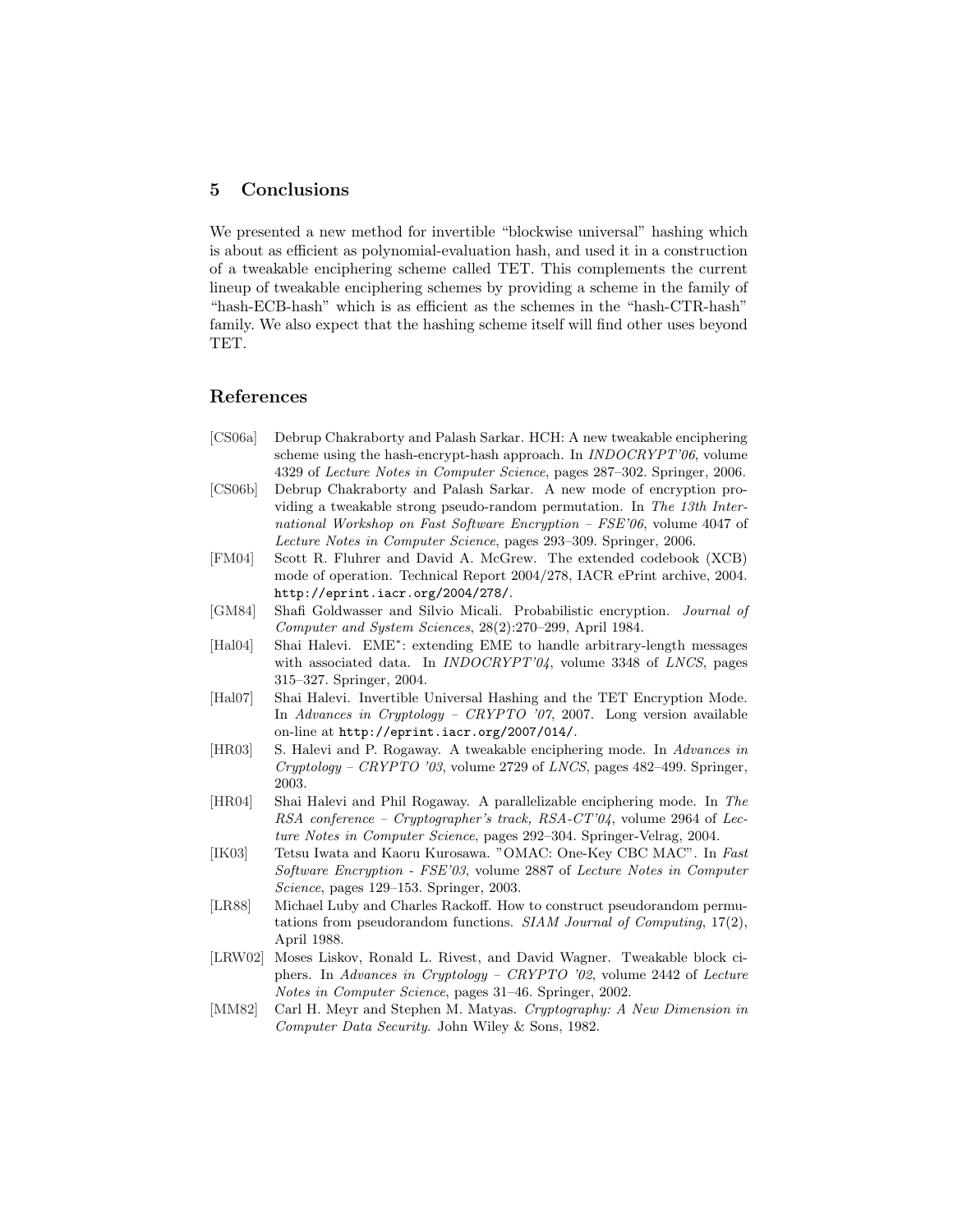- [MV04] David A. McGrew and John Viega. Arbitrary block length mode. Manuscript. Available on-line from http://grouper.ieee.org/groups/1619/email/pdf00005.pdf, 2004.
- [NR97] Moni Naor and Omer Reingold. A pseudo-random encryption mode. Manuscript, available from http://www.wisdom.weizmann.ac.il/∼naor/, 1997.
- [NR99] Moni Naor and Omer Reingold. On the construction of pseudo-random permutations: Luby-Rackoff revisited. Journal of Cryptology, 12(1):29–66, 1999.
- [Sho96] V. Shoup. On fast and provably secure message authentication based on universal hashing. In Advances in Cryptology – CRYPTO '96, volume 1109 of Lecture Notes in Computer Science, pages 74–85. Springer-Verlag, 1996.
- [WFW05] Peng Wang, Dengguo Feng, and Wenling Wu. HCTR: A variable-inputlength enciphering mode. In Information Security and Cryptology – CISC'05, volume 3822 of Lecture Notes in Computer Science, pages 175–188. Springer, 2005.
- [YMK05] Bo Yang, Sambit Mishra, and Ramesh Karri. "A High Speed Architecture for Galois/Counter Mode of Operation (GCM)". Technical Report 2005/146, IACR ePrint archive, 2005. http://eprint.iacr.org/2005/146/.

# A Preliminaries

A tweakable enciphering scheme is a function  $\mathbf{E}: \mathcal{K} \times \mathcal{T} \times \mathcal{M} \to \mathcal{M}$  where  $\mathcal{M} = \bigcup_{i \in I} \{0,1\}^i$  is the *message space* (for some nonempty index set  $I \subseteq \mathbb{N}$ ) and  $\mathcal{K} \neq \emptyset$  is the key space and  $\mathcal{T} \neq \emptyset$  is the tweak space. We require that for every  $K \in \mathcal{K}$  and  $T \in \mathcal{T}$  we have that  $\mathbf{E}(K,T,\cdot) = \mathbf{E}_K^T(\cdot)$  is a length-preserving permutation on  $M$ . The inverse of an enciphering scheme **E** is the enciphering scheme  $\mathbf{D} = \mathbf{E}^{-1}$  where  $X = \mathbf{D}_K^T(Y)$  if and only if  $\mathbf{E}_K^T(X) = Y$ . A block cipher is the special case of a tweakable enciphering scheme where the message space is  $\mathcal{M} = \{0, 1\}^n$  (for some  $n \geq 1$ ) and the tweak space is the singleton set containing the empty string. The number n is called the *blocksize*. By  $\text{Perm}(n)$  we mean the set of all permutations on  $\{0,1\}^n$ . By Perm<sup>T</sup>( $\mathcal{M}$ ) we mean the set of all functions  $\pi : \mathcal{T} \times \mathcal{M} \to \mathcal{M}$  where  $\pi(T, \cdot)$  is a length-preserving permutation.

An adversary A is a (possibly probabilistic) algorithm with access to some oracles. Oracles are written as superscripts. By convention, the running time of an algorithm includes its description size. The notation  $A \Rightarrow 1$  describes the event that the adversary A outputs the bit one.

Security measure. For a tweakable enciphering scheme  $\mathbf{E}: \mathcal{K} \times \mathcal{T} \times \mathcal{M} \to \mathcal{M}$ we consider the advantage that the adversary  $A$  has in distinguishing  $E$  and its inverse from a random tweakable permutation and its inverse:  $\mathbf{Adv}_{\mathbf{E}}^{\mathsf{FPP}}(A)$ 

$$
\Pr\left[K \xleftarrow{\$} \mathcal{K}: A^{\mathbf{E}_{K}(\cdot, \cdot)} \mathbf{E}_{K}^{-1}(\cdot, \cdot) \Rightarrow 1\right] - \Pr\left[\pi \xleftarrow{\$} \text{Perm}^{\mathcal{T}}(\mathcal{M}): A^{\pi(\cdot, \cdot)} \pi^{-1}(\cdot, \cdot) \Rightarrow 1\right]
$$

The notation shows, in the brackets, an experiment to the left of the colon and an event to the right of the colon. We are looking at the probability of the indicated event after performing the specified experiment. By  $X \stackrel{\$}{\leftarrow} \mathcal{X}$  we mean